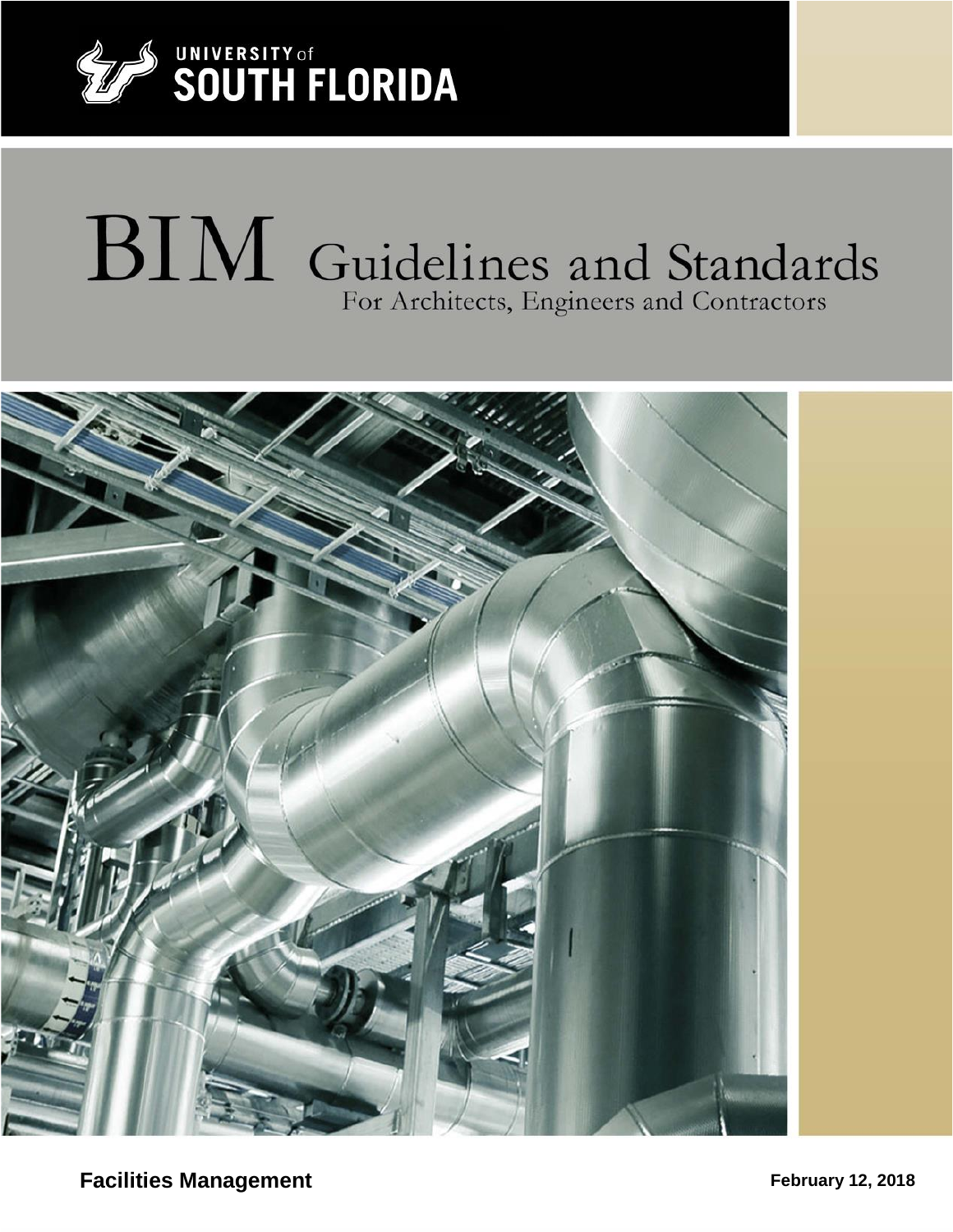*THIS PAGE INTENTIONALLY LEFT BLANK*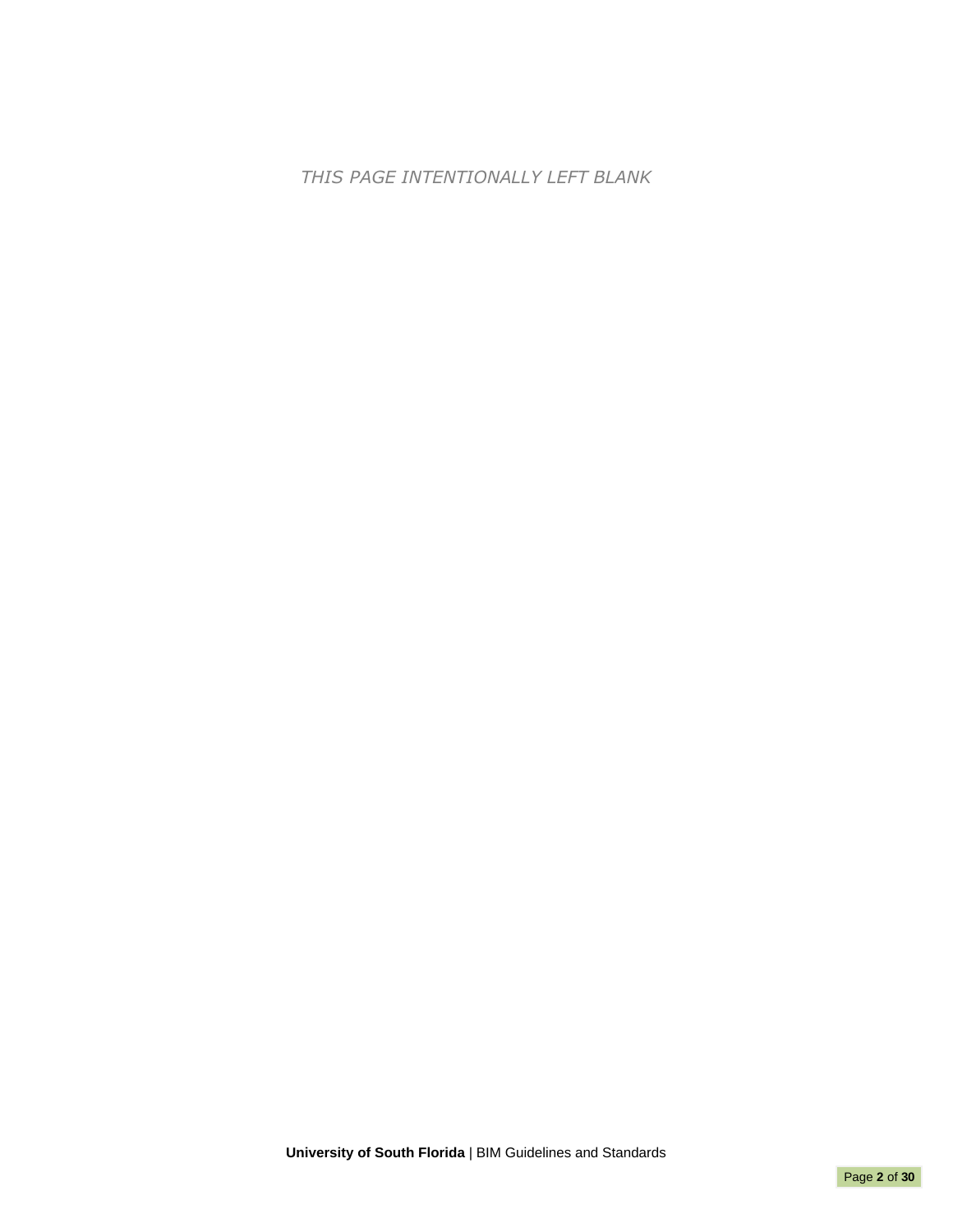# **BIM Guidelines and Standards**

# **Table of Contents**

| 2.1 |  |
|-----|--|
|     |  |
|     |  |
|     |  |
| 3.1 |  |
| 3.2 |  |
|     |  |
|     |  |
| 3.5 |  |
|     |  |
|     |  |
|     |  |
|     |  |
| 4.4 |  |
|     |  |
| 5.1 |  |
| 5.2 |  |
| 5.3 |  |
|     |  |
|     |  |
|     |  |
| 6.1 |  |
|     |  |
| 6.3 |  |
|     |  |
|     |  |
|     |  |
|     |  |
|     |  |
| 8.1 |  |
|     |  |
|     |  |
|     |  |
|     |  |
|     |  |
|     |  |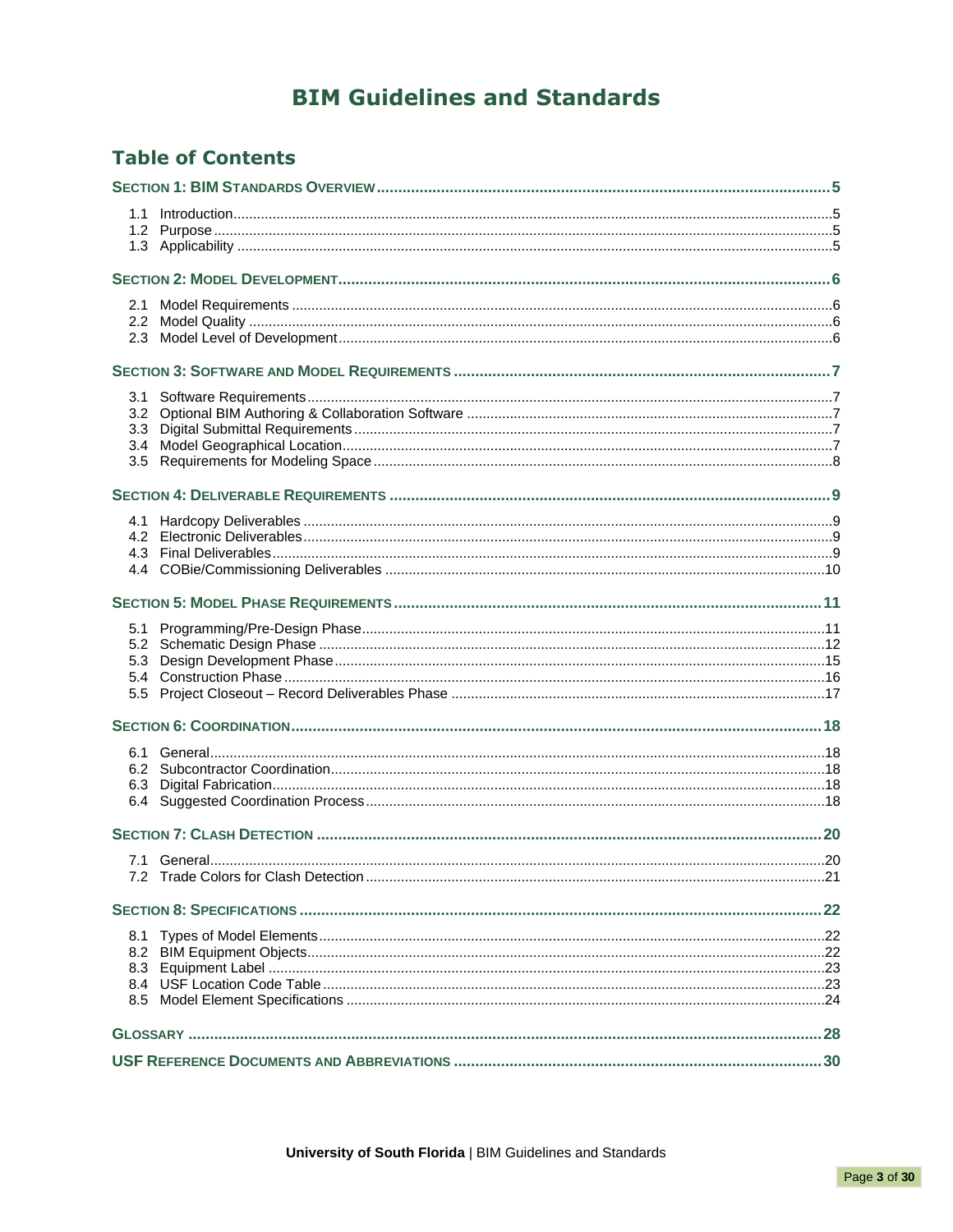*THIS PAGE INTENTIONALLY LEFT BLANK*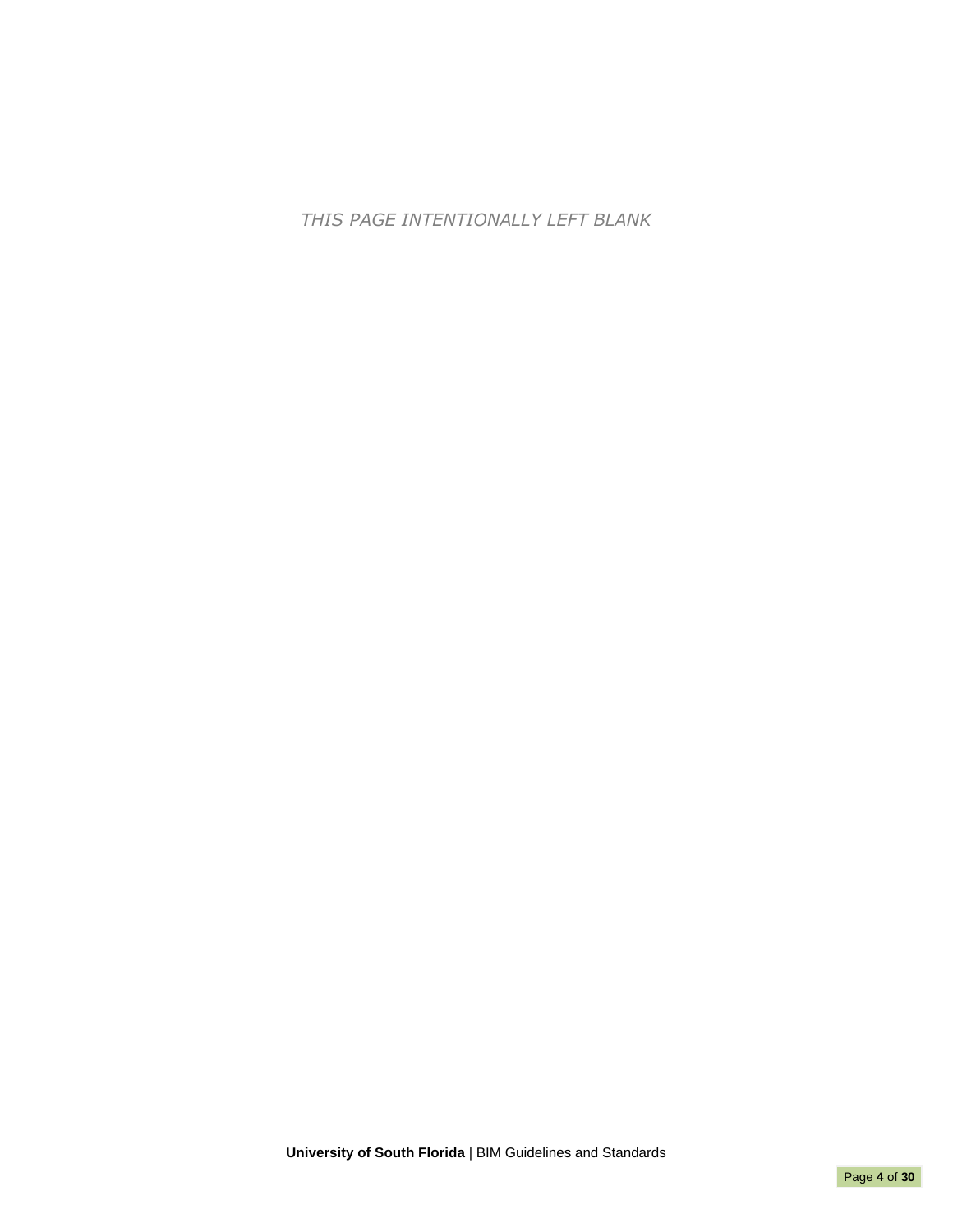#### **SECTION 1: BIM STANDARDS OVERVIEW**

The USF Building Information Model (BIM) Standard document describes the processes and procedures required for the preparation and submission of BIM technology for USF projects.

#### **1.1 Introduction**

Building Information Modeling (BIM) is the new industry standard that is changing the way planning, design, construction and facility operations are conducted. BIM uses computer-based simulations to study and validate project design and construction before it is actually built. BIM is far more than basic 3D modeling; BIM is a business approach that integrates multiple streams of project-related information. BIM moves users away from the traditional "document-centric" approach, which only addresses the capital construction side of a facility, toward a "data-centric" approach, which supports the facility lifecycle operation. Resulting in a more effective holistic approach for the design, estimating, scheduling, and the construction phases. BIM breaks down traditional barriers related to interdisciplinary collaboration, facilitating off-site prefabrication, improving design options, and most importantly, reducing risk, rework, and cost. BIM also allows for the integration of construction phasing through project scheduling software, automated quantity takeoffs, automated material takeoffs, and green building analysis, among many others.

#### **1.2 Purpose**

The USF BIM Guidelines and Standards ensure that the Design Team will produce, release and receive data in a consistent format. This will maintain an efficient exchange of data between disciplines and the compatibility of each discipline's BIMs and the compatibility with various outside consultants. USF's BIM practice is comprised of several Autodesk products. The USF BIM Guidelines and Standards will generally use terminology and references that are unique to the Autodesk-based software applications.

#### **1.3 Applicability**

Regardless of size, the BIM application process and the use of standards can progressively build and update comprehensive BIMs of any USF facility. USF's goal is to leverage existing BIM project models for smaller projects allowing consultants and contractors access to existing models when the creation of BIMs would otherwise be difficult or non-justifiable on an individual project basis. The BIM repositories of each facility would contain new and updated information supplied via design/construction projects, significant renovations, and routine maintenance and operations systems, which in return offers a valuable life cycle tool to operate the University's facilities.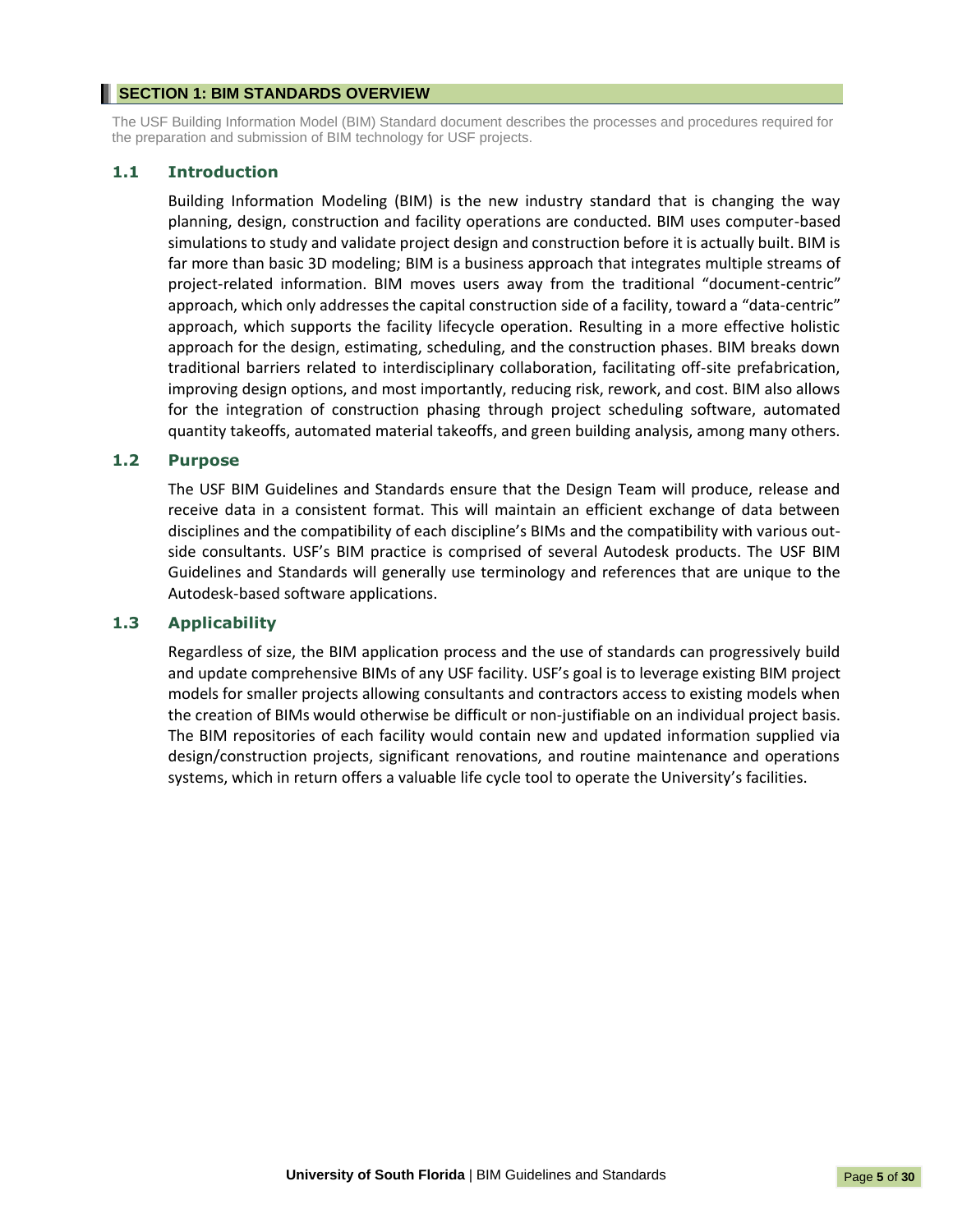#### **SECTION 2: MODEL DEVELOPMENT**

This section establishes the technical criteria required to develop a project using BIM technology for the University of South Florida.

#### **2.1 Model Requirements**

All BIMs shall be developed in accordance with the **USF-BIM-EP**, **USF-BIM** and **USF-CAD** documents.

#### **2.2 Model Quality**

The University of South Florida requires that all BIMs be developed using object-based elements only, such as Columns, Beams, Walls, Doors, Windows, etc. along with their associated parametric information. This requirement shall be maintained throughout the entire project.

#### **2.3 Model Level of Development**

The BIM Level of Development (LOD) describes the level of completeness to which a BIM is developed and their minimum requirements. The Level of Development is accumulative and should progress from Level to Level. (Reference **USF-BIM-EP** Section 8 for detailed description of Level of Development)

- a. At a minimum, all required BIMs shall be detailed to the Level of Development required by each Design Phase and/or Sub-Phase.
- b. BIMs shall be created and include all geometry, physical characteristics, information and data necessary so to describe and facilitate the design, intended construction, and cost estimating of a project as necessary to meet the requirements, as described in this document and the **USF-BIM-EP**, for each Design Phase and/or Sub-Phase of a project. In addition, all drawings, simulations, and services required for analysis and review shall be extractions from the BIMs.
- c. Required Building Elements need not illustrate/depict individual parts that are required for the assembly and/or the manufacture of the Modeled Building Element. The intent and requirements for a Modeled Building Element is different for each phase and LOD. It is to provide overall size, shape, clearances, information, data, and the orientation of a Modeled Building Element for its installation and coordination with other required work, as well as for the population of required Schedules.

*NOTE: This document contains document abbreviations as referenced above and throughout this document (Example: USF-BIM-EP), full names and the location of these documents can be found in the "USF Referenced Documents and Abbreviations" located at the end of this document.*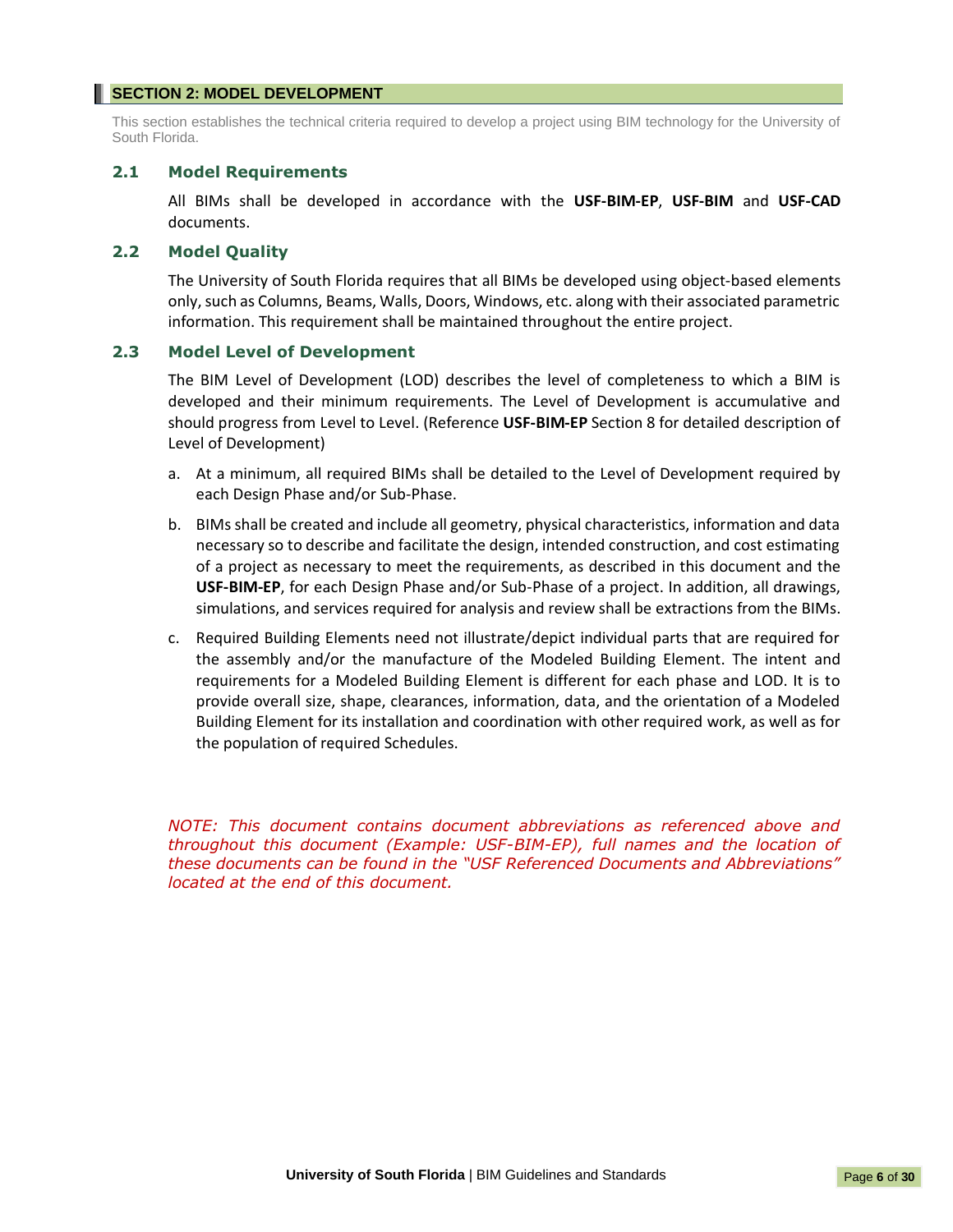#### **SECTION 3: SOFTWARE AND MODEL REQUIREMENTS**

#### **3.1 Software Requirements**

The designated BIM software for the University is Autodesk's Revit (Architecture, Structural, MEP), which complies with current industry interoperability standards and is able to be used in a collaborative environment. All software used for USF projects shall meet the following requirements:

- a. The project shall be delivered in Autodesk's Revit 2014 or current release as stated on the <http://www.autodesk.com/> website.
- b. Utilize commercially available collaboration software that provides interoperability between the different software applications
- c. Traditional 2D documentation shall be prepared and completely derived from the BIM authoring software. Plans, elevations, sections, schedules, and details shall be derived and fully coordinated with the coordinated BIM.
- d. All 2D documents are to be submitted per the **USF-CAD** and Contract Document requirements.

#### **3.2 Optional BIM Authoring & Collaboration Software**

The Civil Engineer may optionally use alternative software such as AutoCAD Civil 3D. All other members of the Design Team, MEP, and Structural are required to use Autodesk Revit. Tekla BIMsight may also, optionally be used for collaboration.

#### **3.3 Digital Submittal Requirements**

All submitted electronic files must be compatible with the version of the Autodesk Revit software currently being used by USF and must conform and comply with the latest version of the **USF-BIM**, **USF-BIM-EP**, and **USF-CAD** documents. The following formats are required on every submission:

- RVT : Autodesk Revit files
- NWD : Autodesk Navisworks Master files
- NWC : Autodesk Navisworks Cache files
- XLS: COBie Spreadsheet (Microsoft Excel file format)
- Check with USF for additional approved formats

#### **3.4 Model Geographical Location**

- a. The spatial coordination (coordinates) of the master BIM file shall be set at the beginning of the project. Once established, spatial coordinates shall only be changed by mutual consent of the team and the USF Project Manager, with the matter recorded in the meeting minutes. Once the design coordinate system is agreed upon, any BIMs of existing buildings relevant to the project shall be converted into the coordinate system used for the project.
- b. As standard practice, USF requires that a building within a BIM file include a geo-reference to accurately locate the building within the designated project site. The final project geographical location shall be the actual project site location using Florida State Plane coordinates. The following datum's should be used: North American Datum (NAD) 1983 for horizontal control and North American Vertical Datum (NAVD) 1988. All models shall maintain this reference throughout the project phases.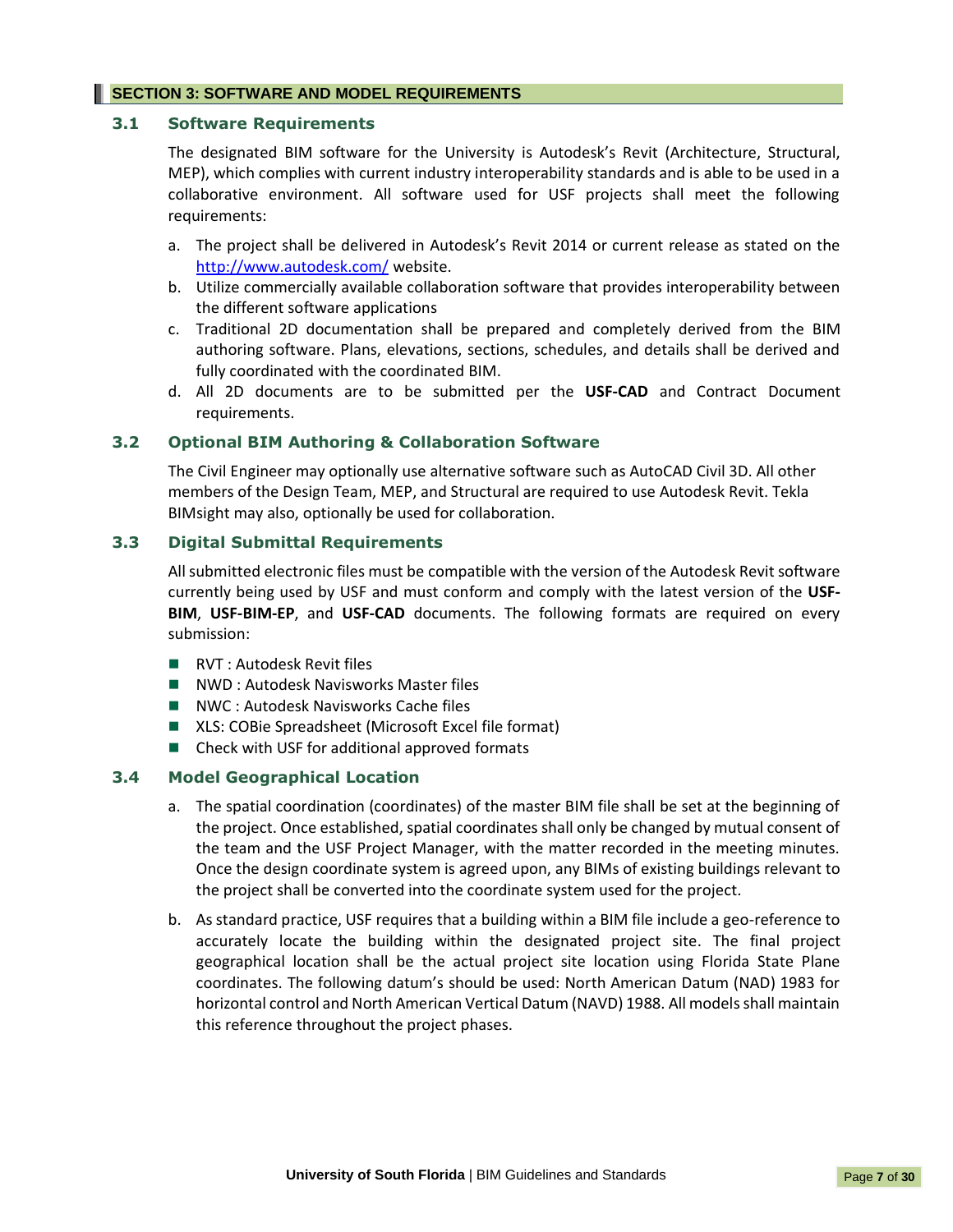# **3.5 Requirements for Modeling Space**

- a. Space information shall be exported from the BIM for use in the university's space management system.
- b. Areas of ten square feet or greater shall be tracked and identified by name and room number, even if those spaces are not listed in the program.
- c. Spatial data shall be generated, and associated with bounding elements (Walls, doors, windows, floors, columns, ceilings).
- d. The Net Square Footage (NSF) shall be modeled for each functional space in the BIM, using the appropriate space/object in the BIM to capture and carry the information. Spaces shall be represented and broken down into functional spaces (Example: Medical Exam Room, Laser Treatment Room, Waiting Room, etc.) as defined in the project program even though they may be parts of a larger physical space. A physical space may contain several areas that are treated individually (lobby, partitions, cubicles, entrance areas). If two areas have different functional space classifications, even though they are within the same physical space, they shall be modeled as two separate spaces. For example, a work area such as a built-in reception desk within an entrance or lobby shall be modeled as separate non-overlapping spaces. These spaces might also be grouped into a Zone, for visualization and analysis purposes (e.g., for thermal simulation calculations). Space/area schedules and diagrams must be dynamically updated from the model geometry.
- e. Review **USF-CAD** Room Standards for all space and room number assignments. (All room numbers shall be approved by USF and the University Space Coordinator at 50% CD's)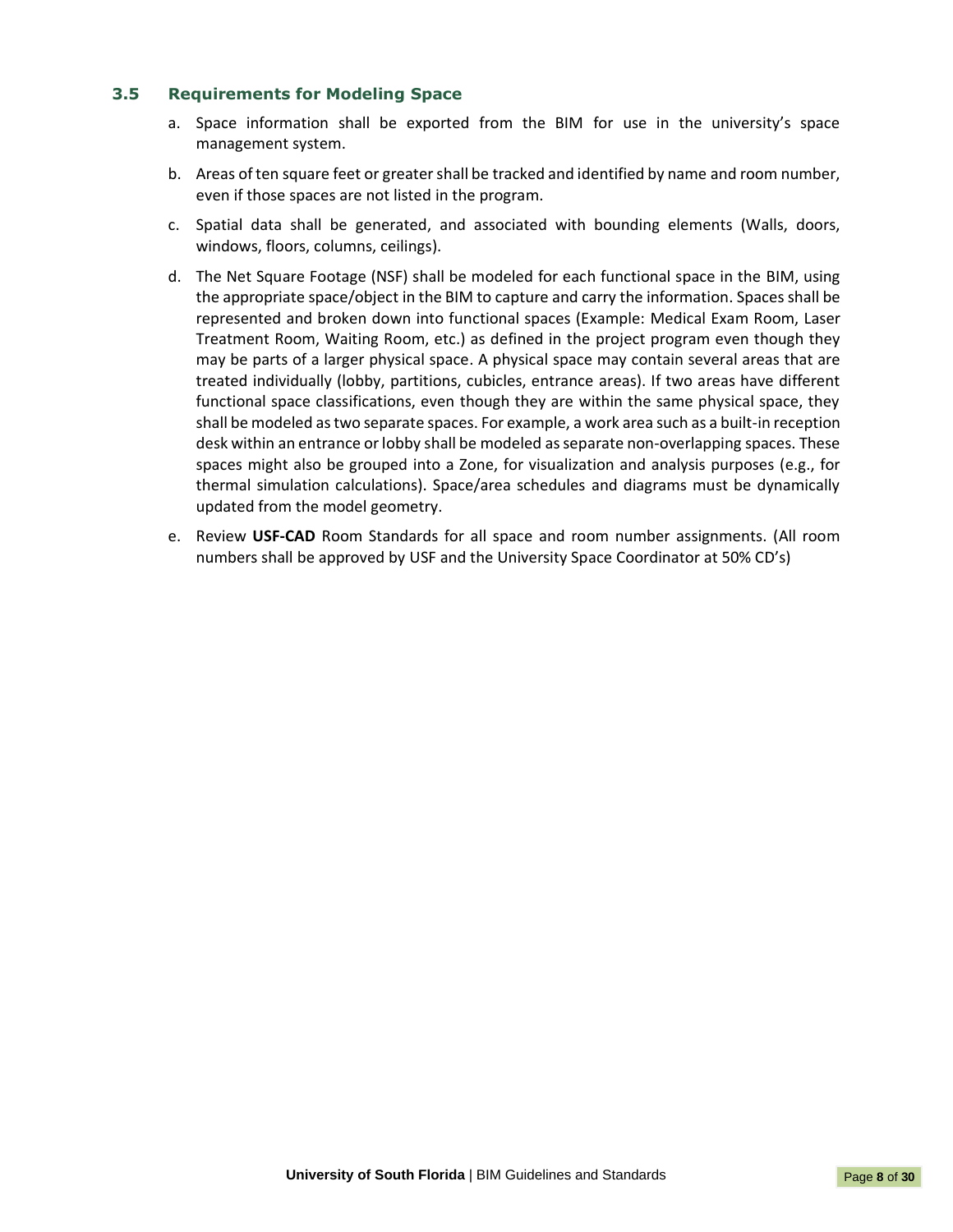#### **SECTION 4: DELIVERABLE REQUIREMENTS**

Hardcopy and Electronic Deliverables are required for every project.

#### **4.1 Hardcopy Deliverables**

Provide hard copy drawings, and deliverables as indicated in section 5 of this document and the **USF-BIM**, **USF-BIM-EP** and **USF-CAD** documents.

#### **4.2 Electronic Deliverables**

BIM Models and electronic files are required for each milestone and during phase project development as indicated in the **USF-BIM**, **USF-BIM-EP** and **USF-CAD** documents. The following are data requirements for all deliverables:

- Fully coordinated, Architectural, Structural, and MEP 3D model(s) in Revit and Civil model in Civil 3D at 100% Construction Documents and Final Record Documnets phase submittals
- Equipment schedules and COBie deliverables as generated from the parameters embedded in the Revit model objects
- Provided in the native file format used in the authoring software (As specified in section 3 and in the **USF-BIM-EP** and **USF-CAD** documents)
- BIM files submitted to USF, shall be cleaned of extraneous "scrap" or "working space" (Layers, stories, abandoned designs, object creation and testing places, empty layers, and other content, which is typically produced in BIM production)

#### **4.3 Final Deliverables**

The Design Team and Construction Team shall work together in a coordinated effort to fulfill the responsibility of Record Drawing requirements, and shall ensure that the BIMs are updated per the Construction Team's Recorded Field Data. The responsibility for the delivery of the Record BIMs and Documents submission to the University has been determined to be the Design Team; this assumption throughout this document is based on long-standing practices followed by architects, engineers and contractors. The **USF-BIM-EP** may realign and/or change the responsibilities and required deliverables for a specific project as agreed upon by the University and the Project Team.

#### **Construction Record Documents**

The Construction Team shall keep at the construction site a complete set of full size prints of the Contract Documents. During construction, these prints shall be marked to show all deviations in actual construction from the contract drawings. The color red shall be used to indicate all additions and green to indicate all deletions. The following are specific requirements for The Recorded Field Data for the tracing of construction changes to Contract Documents and shall show this information but not be limited thereto:

- a. The locations and description of any utility lines and other installations of any kind, or description known to exist within the construction area. The location includes dimensions and elevations of permanent features.
- b. The locations and dimension of any changes within the building or structure, and the accurate location and dimension of all underground utilities and facilities.
- c. Correct grade or alignment of roads, structures, and utilities if any changes were made from contract plans.
- d. Correct elevations if changes were made in site grading from the contract plans.
- e. Changes in details of design or additional information obtained from working drawings specified to be prepared and/or furnished by the Construction Team including, but not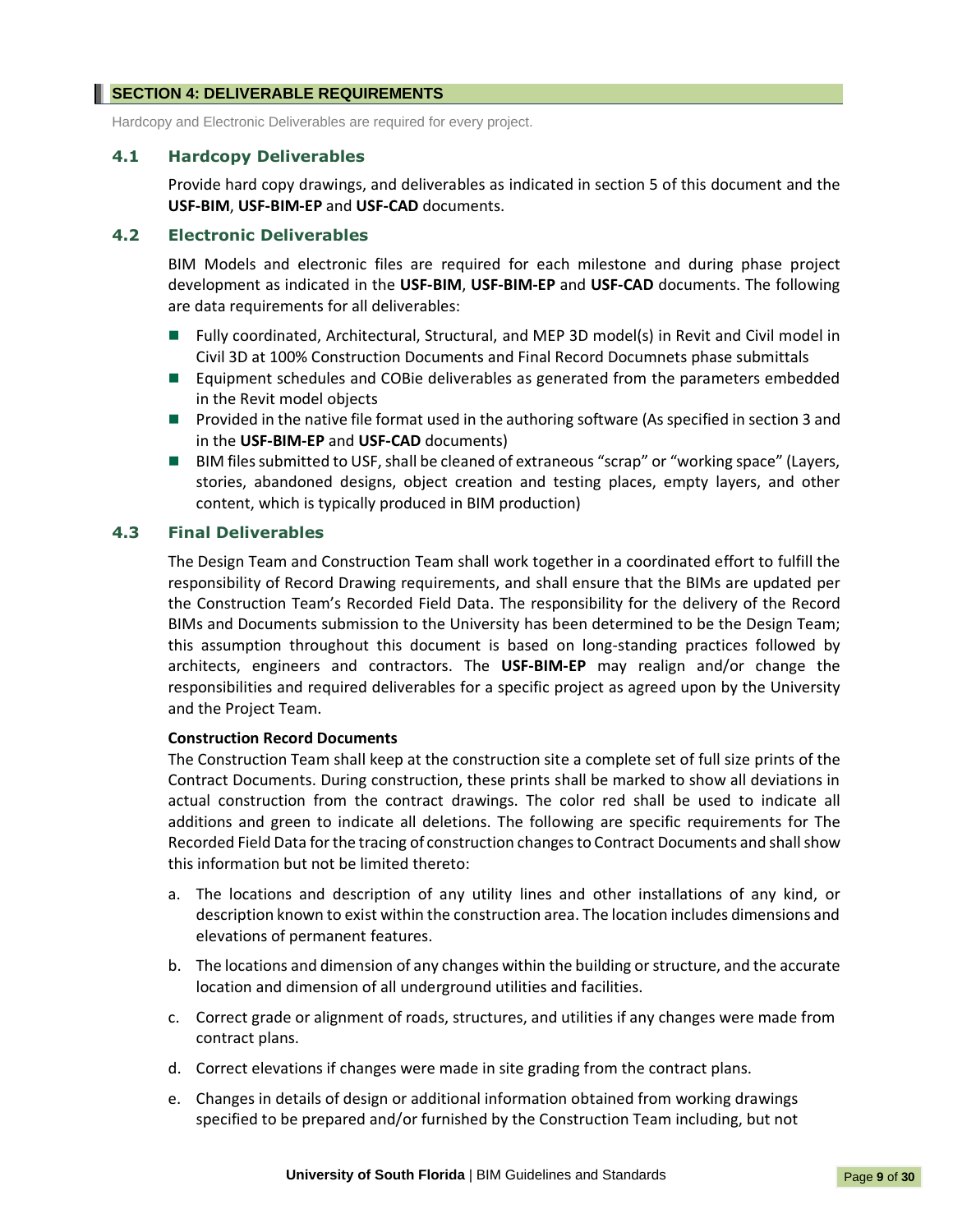limited to, fabrication erection, installation, and placing details, pipe sizes, insulation material, dimensions of equipment foundations, etc.

- f. The topography and grades of all drainage installed or affected as part of the project construction.
- g. All changes or modifications from the original design and from the final inspection.
- h. Where Contract Documents or specifications allow options, only the option actually used in the construction shall be shown on the Record Documents. The option not used shall be indicated as deleted.

These deviations shall be shown in the same general detail utilized in the contract drawings. Markings of the prints shall be pursued continuously during construction to keep them up to date. This information shall be maintained in a current condition at all times until the completion of the work. The resulting field-marked data shall be referred to and marked as "Recorded Field Data" and shall be used for no other purpose. This Recorded Field Data shall be made available for inspection by the Design Team and/or USF representative whenever requested during construction. Inspections for accuracy and completeness shall be done by a responsible contractor representative and documented prior to submission of each monthly pay request. Failure to keep the Recorded Field Data (including Equipment-in-Place lists in the COBIE spreadsheet) current shall be sufficient justification to withhold a retained percentage from the monthly pay request.

#### **4.4 COBie/Commissioning Deliverables**

USF has adopted Construction Operations Building Information Exchange (COBie) as the methodology to electronically transfer building information from the design process and BIMs to other University systems. Autodesk provides a utility (Autodesk - COBie Toolkit for Revit) to facilitate the automatic creation and transfer of data between BIM and the COBie Microsoft Excel spreadsheet format. Where possible, automatic means should be used to create and fill in the COBie data.

- $\blacksquare$  The Design/Construction Team shall consult their BIM software vendor(s) for the most current COBie utilities. However, the completed COBie worksheets may also contain some information that is entered manually into the Microsoft Excel electronic file, either because the information currently cannot be conveniently extracted from the BIM or because it does not reside in the BIM.
- The Design/Construction Team is encouraged to provide COBie data as known at the time of each deliverable. The required COBie worksheets shall be filled out in step with the LOD design and project phases.
- The Design/Construction Team shall submit the COBie data in version 2 release 4, the team is required to coordinate with USF prior to submission to verify the version for submittal. The COBie data will be required along with other required deliverables at each project phase. With Construction Document deliverables, the COBie Type and Component worksheets are required.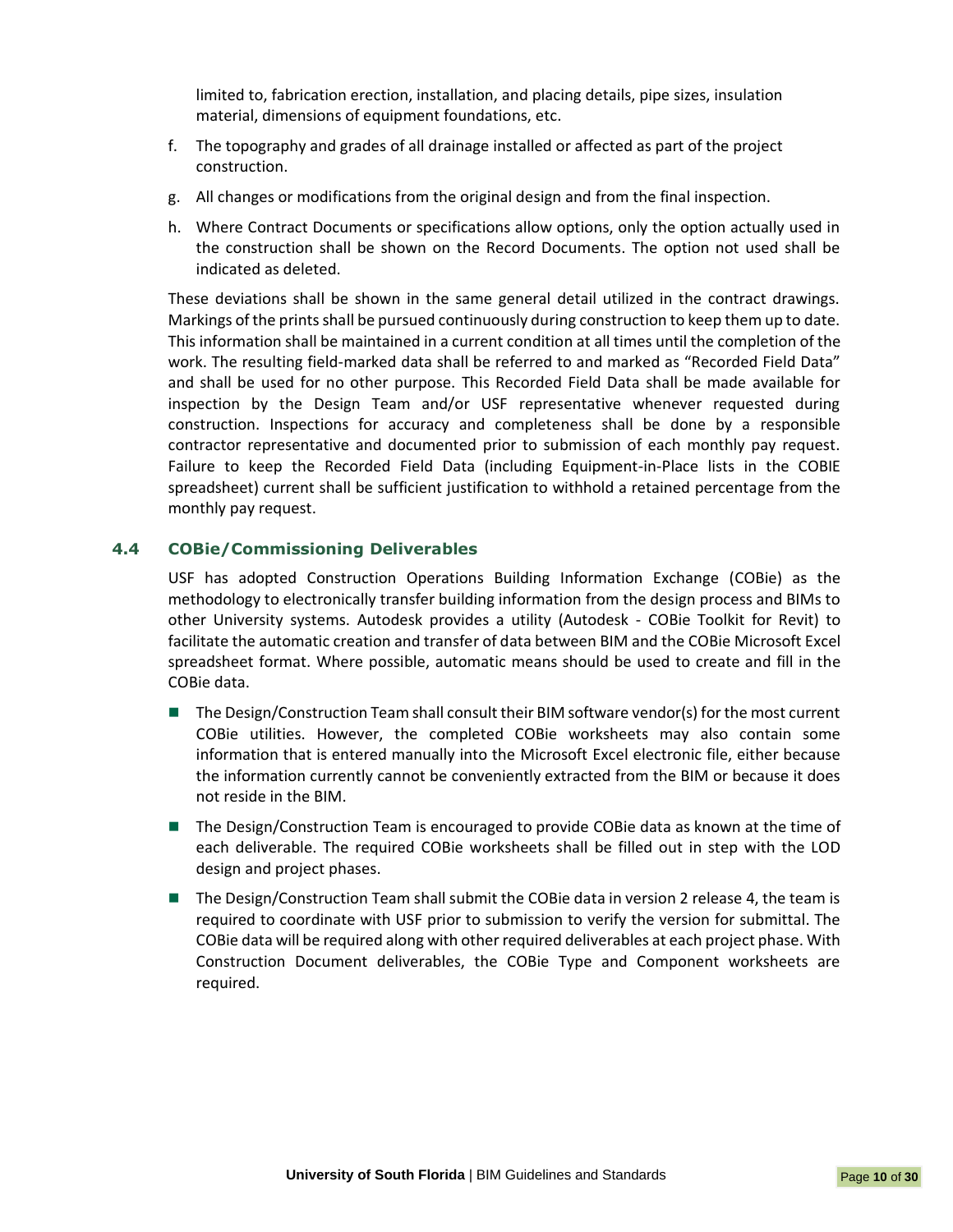#### **SECTION 5: MODEL PHASE REQUIREMENTS**

# **5.1 Programming/Pre-Design Phase**

#### a. **Programming & Planning Tools:**

The Design Team is encouraged to use electronic programming and planning tools that integrate into their BIM authoring software to capture early target cost, target schedule and target program information during design phases. These tools, along with continued validation, should be used for the remaining phases and milestone deliverable submissions on projects.

#### b. **Topographic and Property Line Surveying:**

Detailed requirements of what is to be included in surveying deliverables are managed by USF in consultation with the Design Team on a project-by-project basis. Surveys shall be provided in electronic format and minimally include 3D topographic information including paving and retaining walls. The file(s) shall be in a format that allows for importing into the Design Team's BIM authoring software.

- ◼ All underground utilities shall be 3D objects located at topographic elevations illustrating, nominal sizes, type of utility (gas, electrical, chill water, steam, etc.). Depths of existing utilities shall be located with ground penetrating radar. Where necessary for physical clarification some utilities located within the project need to be physically verified and recorded in the x/y/z locations along the utilities. Surveys are to be developed in AutoCAD Civil 3D for all surveying surface features and gravity based drainage systems. All pressure based systems such as natural gas, chill water, steam, electrical system, etc. shall be developed using AutoCAD MEP.
- The surveyor must provide electronic files that clearly define the project site and include accurate  $x/y/z$  coordinates on all survey items. The file(s) must be in a format that allows for importing directly into the Design Team's BIM and the USF GIS system. Survey points must land within the State's GIS datum within the margin for error that is normal in the industry.

#### c. **Energy Information Modeling (EIM) Requirements:**

The purpose of the programming phase energy BIM is to narrow down design strategies from the multitude of design possibilities to those that are in line with, and will achieve, the projects energy goals and targets.

- Development and agreement on energy targets are encouraged. The Design Team and USF will develop specific energy targets early during this design phase, if not already included within the project program. Some subsystem and environmental targets are: Lighting loads, Interior plug loads, External skin loads, Acoustic analysis, and Glare analysis.
- The Design Team shall develop a simplified BIM for use in conceptual energy modeling for comparative analysis. This BIM shall define the building footprint and include all exterior walls. Interior spaces of similar use and occupancy shall be grouped into larger blocks or rooms, with interior walls limited to those separating areas of dissimilar use.
- Provide energy BIM in conformance with current version of LEED, Energy and Atmosphere Standards: Demonstrate a 28% improvement in the minimum energy cost savings.
- Design Team is encouraged to analyze the design using software that interacts with the BIM in order to refine day lighting, natural ventilation, acoustics, code issues, and design issue. Additional software may be used as needed and identified in the **USF-BIM-EP**.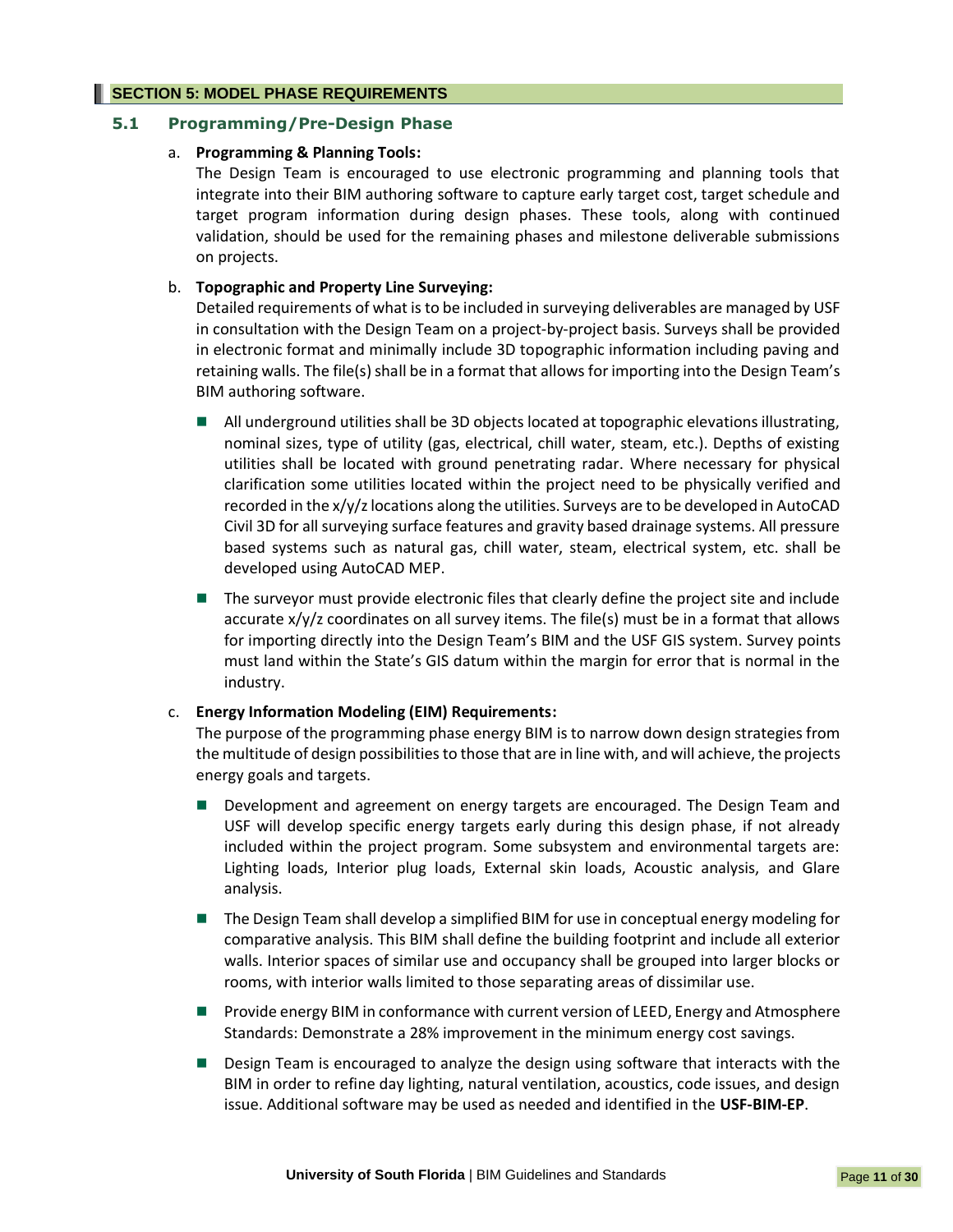#### d. **Comparative Design:**

- **Comparative Cost Analysis**: The Project Team shall extract quantity information using BIM authoring software and other quantity takeoff (QTO) tools to support comparative costs analysis of options studied. Analysis and options must include building perimeter, square foot zones by cost type, exterior envelope area, construction type, envelope, materials, and/or others appropriate to the project. Outputs shall be converted to Microsoft Excel spreadsheet format and submitted as part of the design solution justification at end of this phase.
- **Comparative Energy and Sustainability Analysis:** Design Team shall use early energy modeling tools, preferably integrated with the BIM authoring software, to develop comparative energy analysis. Changing one variable at a time and comparing those results to the results of other iterations in a "percent better" or "percent worse" scenario shall perform multiple simulation iterations. Design components that present "percent better" that are in line with the project energy goals will then be developed further in the schematic design phase.
- **Comparative Design Concept Modeling:** The Design Team shall submit to USF, in Microsoft Excel spreadsheet format, the list of design alternatives and comparisons of the design iterations. The spreadsheet shall include columns for Peak Monthly Load, Peak Yearly Load, Total Yearly Load, Total Yearly Energy, and Use by Source Type.

#### e. **Existing Conditions:**

The Design Team shall model all existing conditions needed to explain the extent of the construction work for alterations and additions projects. The extent of modeling beyond the affected areas and the level information to be included will be determined based on project needs. These requirements may be stated in the project program, or discussed during the project kickoff meeting. The modeling of as constructed conditions shall have a high level of accuracy. The **USF-BIM-EP** should define the agreed upon scope of the modeling effort. The use of laser scanning and selective conversion of the resulting point clouds to model Record BIM data is encouraged.

# **5.2 Schematic Design Phase**

#### a. **Design Tools:**

The Design Team may use any method to begin the design process but shall be using a BIM authored data file(s) by completion of this phase. All information needed to describe the schematic design shall be graphically or alphanumerically included in and derived from these BIMs. USF expects the Design Team to use analysis tools, static images, and interactive 3D to describe the design concepts.

# b. **Schematic Design Quantity Take Off (QTO):**

The design team shall extract categorical quantity take off information using interoperable BIM tools to support comparative quantity analysis of options. Outputs shall be converted to Microsoft Excel spreadsheets and submitted as part of the design solution justification at end of this phase.

#### c. **Energy Information Model (EIM) Requirements:**

The purpose of the Schematic Design Energy Analysis deliverable is to measure the performance of the designed BIM against programmatic criteria.

■ **Energy Information Model:** The design team shall continue the development of the EIM for use in schematic energy modeling. USF may request more advanced EIMs and analyses than are typically required for this phase. To accomplish these goals the following should be added to the EIM at least at a schematic level: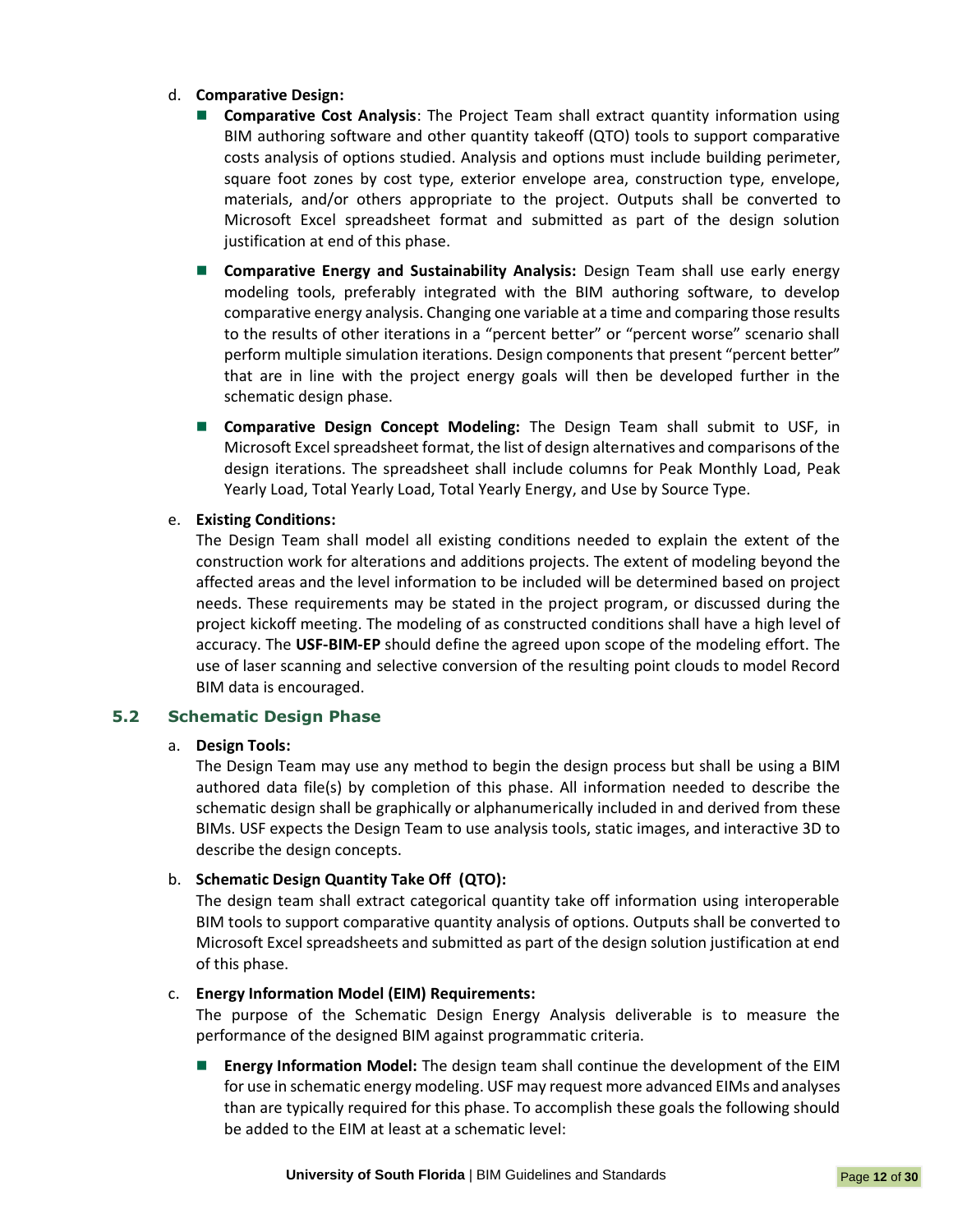- The model shall define the building footprint
- All exterior shell components and Interior walls
- All exterior and interior openings
- All overhangs, sun shades and roof monitors
- All ceilings must be modeled as height of spaces
- All rooms should be modeled and individually bounded.
- All room names and numbers must be defined and entered into the element properties to be consistent with space program requirements supporting the university space management system.

The following information shall also be narrated and/or incorporated into the energy BIM:

- Detailed electric and fuel rates as defined by USF Facilities Management
- Building function and occupancy
- **Building operating schedules**
- Building lighting information in watts/ft2 and schedules
- Building HVAC equipment information (EER, COP, MBH, kW, tons, etc.) and schedules.
- Building plug load information (kW, Btuh) and schedules
- Building process load information (kW, Btuh) and schedules
- Building envelope construction components including U-values, SHGC, absorptivity, SRI value, color, thickness, etc., as applicable to the component.
- The Schematic Design Phase energy BIM shall build upon the BIM developed in the Pre-Design Phase. This energy BIM shall be complete enough to use for additional submissions, such as calculations required by LEED certification. This BIM shall be detailed and finalized enough to use as an indicator of approximate building energy use after occupancy. After building completion and occupancy of a minimum of one year, actual building performance shall be evaluated against this BIM. This BIM shall be used as a tool to facilitate post-occupancy commissioning should discrepancies between modeled and actual energy use arise. Caution is advised in this, as deviations from design in weather, occupancy, plug loads, schedules, electric and fuel costs, etc. will affect actual energy use, and these factors must be taken into account. (Refer to the **USF-BIM-EP**)
- In addition to the items included and submitted in the Pre-Design Phase, the Schematic Design, and Construction Phase BIMs shall include: Energy Conservation Measures (ECMs). ECMs shall be used to evaluate control strategies and additional components for energy savings; life cycle cost (LCC) and returns on investment (ROI) costs.
- The Design Team shall submit to USF, in Microsoft Excel spreadsheet format, the list of design iterations and comparisons of the design iterations. The spreadsheet should include columns for Peak Monthly Load, Peak Yearly Load, Total Yearly Load, and Total Yearly Energy Use by Source Type. Output format shall clearly communicate and be appropriate to project needs and submitted as part of the design solution justification at the end of this phase.
- The design components that provide a "percent better" result as developed in the schematic energy model shall now be modeled based on the schematic BIM. Multiple iterations shall be performed and compared in order to ascertain the best design of envelope, lighting, domestic water, and HVAC system for the project to meet the projects energy goals and targets. The results from the energy BIM shall be submitted to justify the design solution. The results shall include, but are not limited to, the following: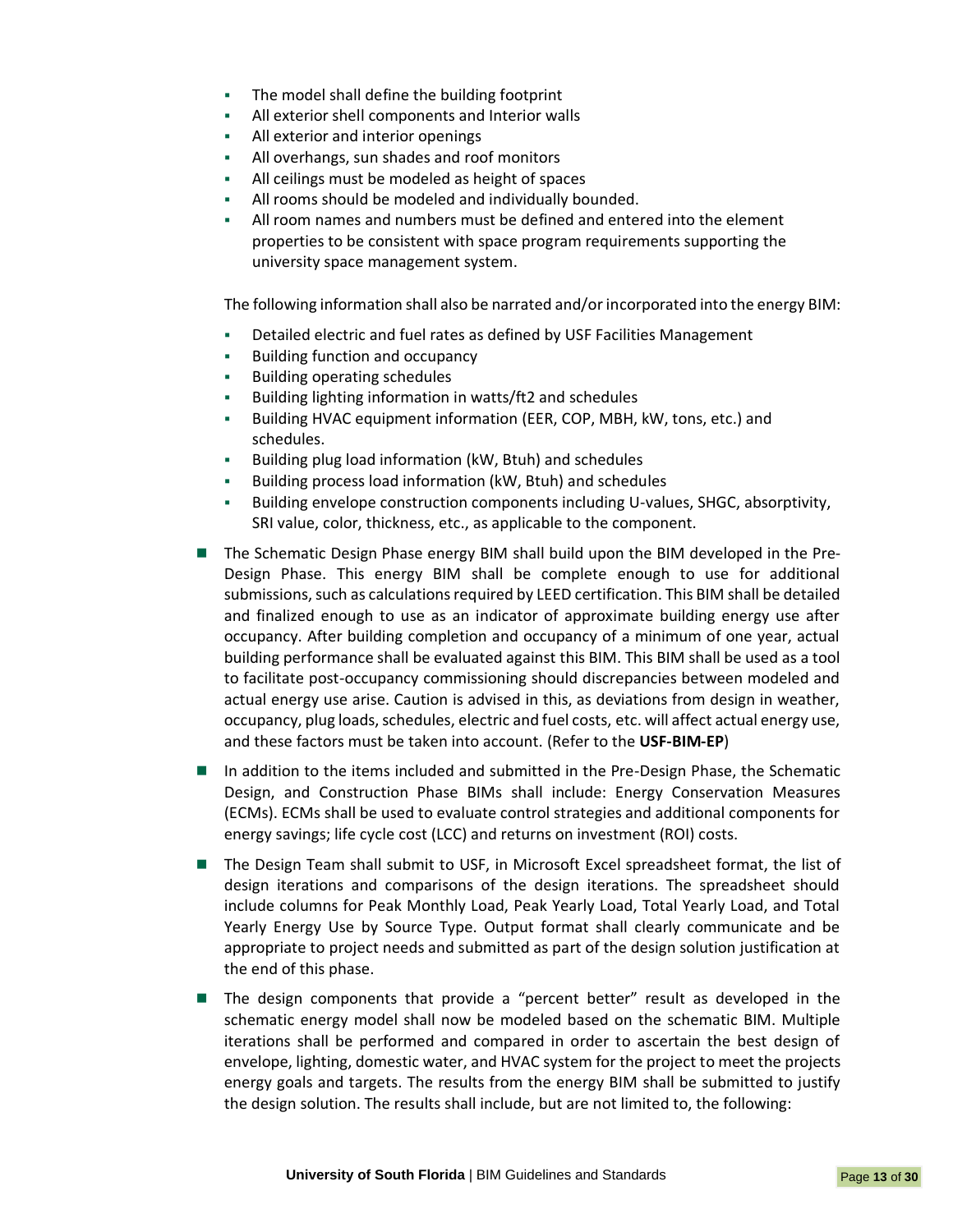- Annual and monthly energy usage broken down by component in kBtu, kBtu/ft2 and cost in dollars.
- Annual and monthly energy usage broken down by component in kWh or Therm.
- Annual and monthly demand broken down by component in demand kW or demand MBH.

### d. **Program and Space Validation:**

The Design Team shall use the BIM authoring software or other analysis tools to compare and validate stated program requirements with the actual design solution. The space validation shall be based on The Post-secondary Education Facilities Inventory and Classification Manual (FICM).

- **Program Space IDs:** Program space IDs are to be tracked within the BIMs to validate program, design and construction space requirements. The following shall be developed automatically from the BIM. (See the Glossary for acronym definitions)
	- Net Assignable Square Feet (NASF)
	- Non-Assignable Square Feet (Non-ASF)
	- Gross Area Square Feet (GSF)
- **Comparative Design Concept Analysis**: The Design Team shall exhibit comparative design concept alternatives, which include, but are not limited to project phasing, bid alternates, and other project related options to maintain targeted, project costs, schedule and value. During this phase, the Design Team shall explore design options and make recommendations against programmatic characteristics. The comparative design concept analysis shall directly influence project schedule and enhance project deliverables.

Variables shall include orientation, massing, form, sun controls, wall construction, natural ventilation, area of glass, day lighting and other factors appropriate to decision making. Modeling parameters shall be based on local climate data and actual site conditions. Output format shall clearly communicate and be appropriate to project needs and submitted as part of the design solution justification at the end of this phase.

The Design Team shall present a minimum of three comparative alternatives for each of the following for example, dependent on project objectives and goals:

- Site placement and building footprint
- **Finishes and materials**
- General space program plan and layout

# e. **Level of Development (LOD):**

The Schematic Design Phase requires LOD 100. (Refer to the **USF-BIM-EP** Section 8 for specific content requirements for Level of Development for each project)

# f. **COBie Design Data:**

The Design Team shall submit to USF, in Microsoft Excel spreadsheet format, COBie (Construction Operations Building Information Exchange) data, using the COBie version as specified in the **USF-BIM-EP**. This data set shall include those COBie design worksheets related to architectural program. The designer shall specifically identify spatial and systems zoning to reflect the space circulation zones and building service zones that are reflected in the design drawings and specifications.

- The following COBie Design Data worksheets shall be provided in the Schematic Design deliverable:
	- Contact People and companies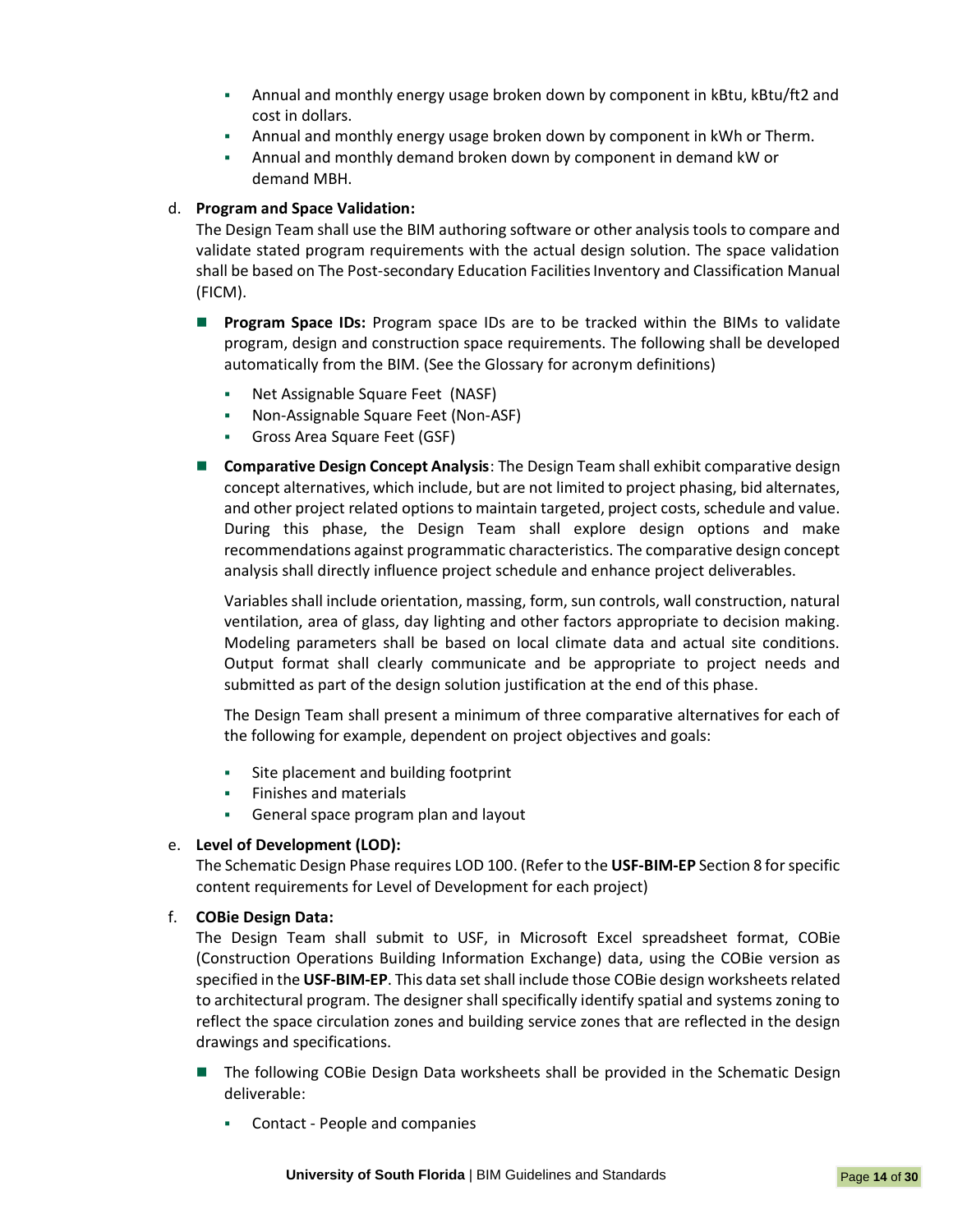- Facility Facility or facilities referenced in the file
- Floor Description of vertical levels
- Space Spaces referenced in a project
- Zone *-* Sets of spaces sharing a specific attribute

#### **5.3 Design Development Phase**

#### a. **General Modeling Guidelines:**

Modeled elements from all disciplines should at least meet the deliverable standards as set forth in the **USF-BIM-EP**. Due to the nature of using BIM software, additional elements may be necessary to describe the design intent. The detail, and responsibility to fulfill these modeling requirements should be addressed by the Design Team.

#### b. **Interference Reporting:**

Clearance zones required for operation, maintenance, repair and general accessibility shall be indicated for those categories of objects as needed. The method for indicating clearance zones will vary depending on the category of object and potential interference checking with other categories of objects as needed. For example, a door may only be required to indicate push/pull side, accessible approach and swing clearances in a 2D plan representation only, were as a mechanical equipment object may require a 3D service clearance zone volume to allow for clash detection with other 3D components.

■ Submit the report generated by the BIM authoring / checking software showing conflicts have been resolved.

#### c. **Program and Space Validation:**

The Design Team shall continue to track program requirements comparing against actual designed space to validate which goals are being achieved. This information will either be directly included and represented in the BIM project models or by employing software specifically designed to author/import/edit program information and link to the BIM project models for validation tracking and reporting. Any programming software intended for use must be able to update actual design values compared to program values. If programming software will be used, provide examples of reports and key features of the software to USF for review prior to use on USF projects.

#### d. **Other Analysis and Checking Tools:**

The Design Team is encouraged to analyze the design using software that interacts with the model in order to refine acoustics, code issues, reporting, and design issues, etc.

#### e. **Systems Cost Estimating:**

The Design Team shall extract square foot and system information using BIM authoring software and other BIM integrated tools to support comparative costs analysis of options studied. Outputs shall be converted to Microsoft Excel spreadsheet format, and submitted as part of the deliverable at end of this phase.

#### f. **Level of Development (LOD):**

The Design Development Phase requires LOD 200. (Refer to the **USF-BIM-EP** Section 8 for specific content requirements for Level of Development for each project)

#### g. **COBie Design Data:**

The Design Development Phase deliverable shall be an update to the COBie Schematic Design deliverable. The COBie worksheets shall identify the types of equipment to be installed. The Component worksheet shall identify the major individual pieces of equipment individually identified at the Design Development Phase. The following worksheets shall be provided:

■ Contact - People and companies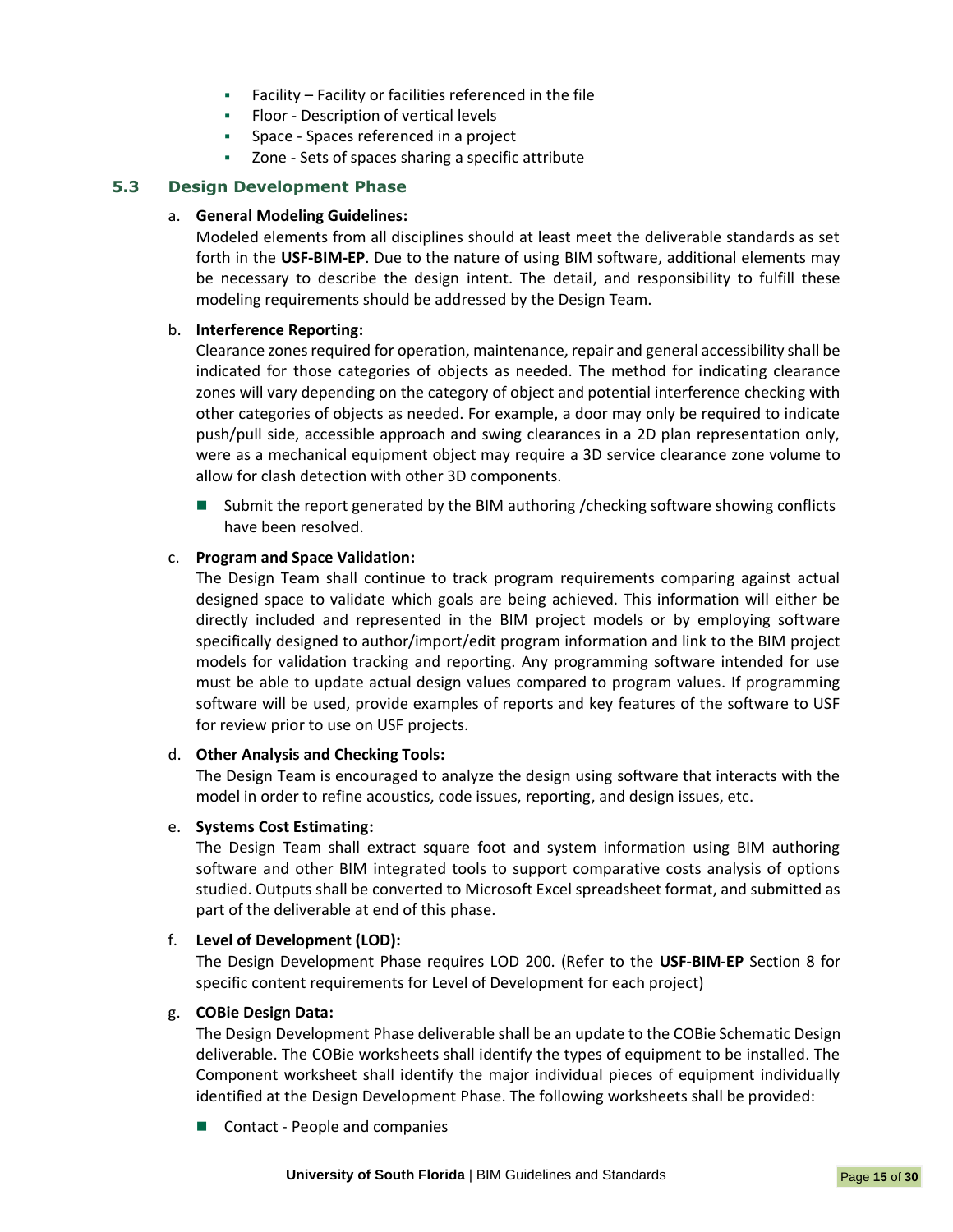- $\blacksquare$  Facility Facility or facilities referenced in the file
- Floor Description of vertical levels
- Space Spaces referenced in a project
- Zone Sets of spaces sharing a specific attribute
- Type Types of equipment/products
- Component *-* Individually named components, materials and equipment

#### **5.4 Construction Phase**

#### a. **General Guidelines:**

The Design Team shall continue development of the models created in the Design Development Phase. Maintain parametric links within the respective models to enable automatic generation of all plans, sections, elevations, custom details, schedules, and data export/import, analysis as well as 3D views. All information needed to describe the construction documents shall be graphically or alphanumerically included in and derived from these models only.

#### b. **Pre-Bid Interference Reports:**

Submit at 95% Construction Document Submittals

#### c. **Program and Space Validation:**

The Design Team shall continue to use the methodology as described in the Schematic Design Phases.

#### d. **Detailed Energy Information Model (EIM) Requirements:**

The Design Team is encouraged to continue to analyze the design using software that interacts with the BIM to refine load calculations, day lighting, natural ventilation, acoustics, code and design issues. Further development of the Energy Information Model (EIM) will be part of the milestone deliverable of this phase. The results should be documented by the input assumptions about all facility use schedules, mechanical equipment assumptions, maximum and minimum weather days and other assumptions to validate subsequent energy modeling results.

# e. **Quantity Cost Estimating:**

The Design Team shall extract square foot area and quantity takeoff information using BIM authoring software and other BIM integrated tools to support comparative costs analysis of options studied. Outputs shall be converted to spreadsheets and submitted as part of the design solution justification at end of this phase.

# f. **Level of Development (LOD):**

The Construction Documents Phase requires minimum LOD 350 with LOD 400 as needed and agreed upon in the **USF-BIM-EP**. (Refer to the **USF-BIM-EP** Section 8 for specific content requirements for Level of Development for each project)

#### g. **Facilities Management**

It is USF's intention to use the BIMs for Facilities Management upon occupancy. Information that matures during the construction process shall be captured in the appropriate BIMs on an on-going basis throughout the construction phase.

#### h. **COBie Design Data:**

The Construction Document set shall be an update to the Design Development COBie data deliverable. All named products and equipment appearing in design schedules shall be listed in the Components Table. The designer shall ensure that the list of equipment provided in the COBie "Component" worksheet includes all equipment specifically identified on the design drawings and BIM. The following worksheets shall be provided: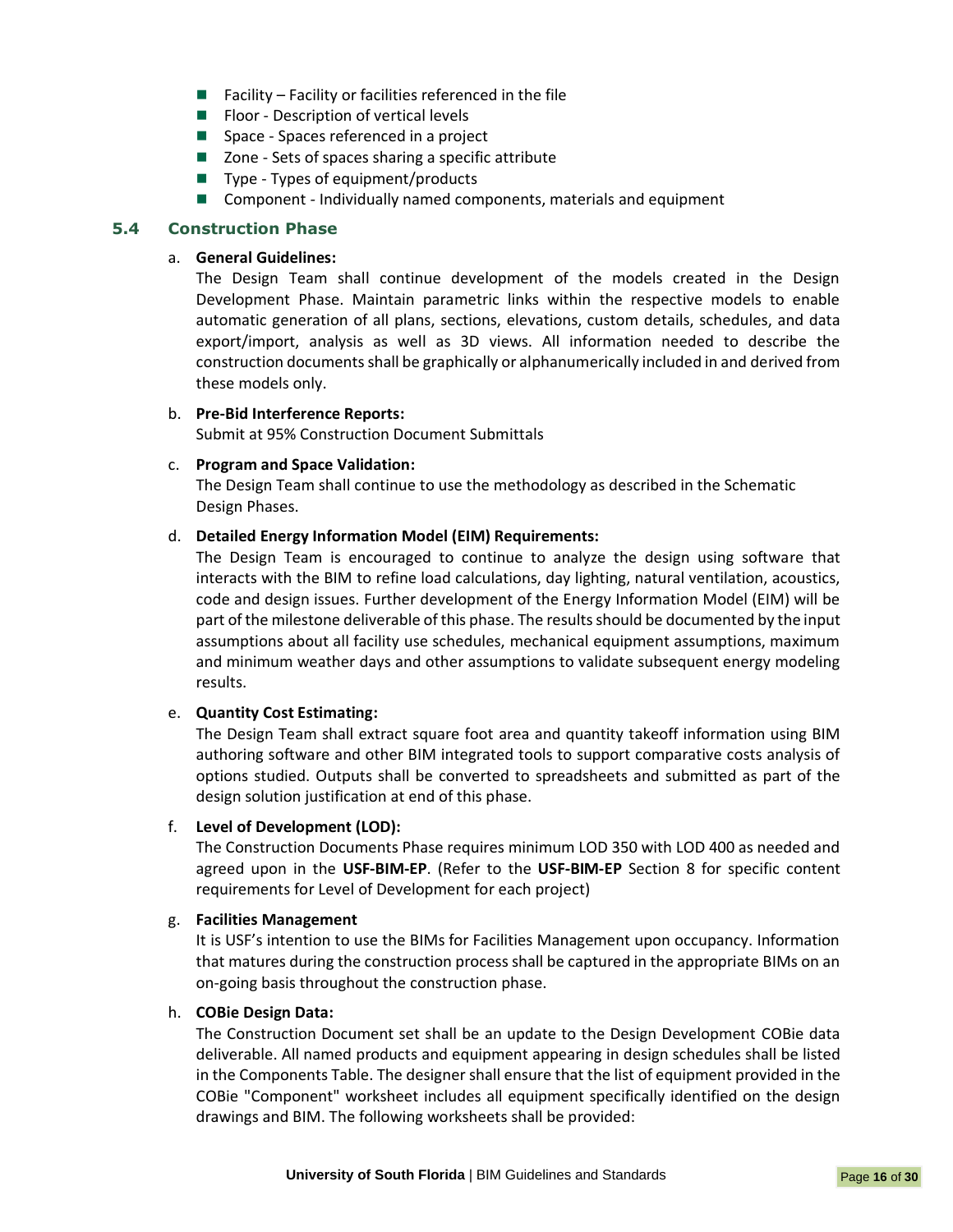- $\blacksquare$  Contact People and companies
- Facility Facility or facilities referenced in the file
- Floor Description of vertical levels
- Space Spaces referenced in a project
- System Systems referenced in a project
- Zone Sets of spaces sharing a specific attribute
- Component Individually named materials and equipment
- Type Types of equipment, products, and materials
- Documents All documents identified and required, provides linked manufacturer documents to building information model objects.

#### **5.5 Project Closeout - Record Deliverables Phase**

#### a. **Design Team:**

Shall update their respective models with contractor (Recorded Field Data) changes. Republish record documents in paper, .dwg and .pdf formats. They must also submit full Revit model(s) with all needed objects and reference drawings, in original authored software. (The Submittal shall include all as outlined above in the Construction Phases)

The Design Team is required to submit all deliverables per the **USF-BIM-EP**, **USF-BIM** and the **USF-CAD** documents, and the Project Contract Documents within 45 days after substantial completion and prior to final payment.

■ Design Team shall provide space data & room finish data in COBie format to be included in the Construction Team's COBie deliverables.

#### b. **Construction Team:**

Shall submit the original (Recorded Field Data) and full size color .pdf scans in addition to the required final deliverables and BIMs for Record Documents at substantial completion. The Construction Team will transmit the BIMs back to the Design Team who shall then be responsible for the final preparations and delivery of the Record BIM and Documents to the University.

■ Construction Team shall provide COBie data in .xls file format containing room, equipment and product data information at a minimum.

#### c. **Level of Development (LOD):**

The Record BIMs and Document Phase requires LOD 500 in nature with LOD 350 being the base. (Refer to **USF-BIM-EP** Section 8 for specific content requirements for Level of Development for each project)

#### d. **O&M (Operations & Maintenance) Manuals:**

The Construction Team shall submit the following information to USF, two paper copies in binders of the O&M Manuals along with the Construction Operations Building Information Exchange (COBie) data in Microsoft Excel format.

■ Manufacturer's documents including cut sheets, installation instructions, and recommend maintenance tasks, test data & reports and other reports. An electronic format of the O&M manuals shall be submitted along with the paper copies, the format shall be color PDF and native Excel (.XLS) files. Due at substantial completion. USF Recommends O&M manual documents be independently linked to components and systems within the BIM and COBie deliverable.

#### e. **Notice to Design and Construction Teams**

The Owner may withhold payments due and/or reject payment requests for failure to comply with the **USF-CAD**, **USF-BIM-EP** and **USF-BIM**.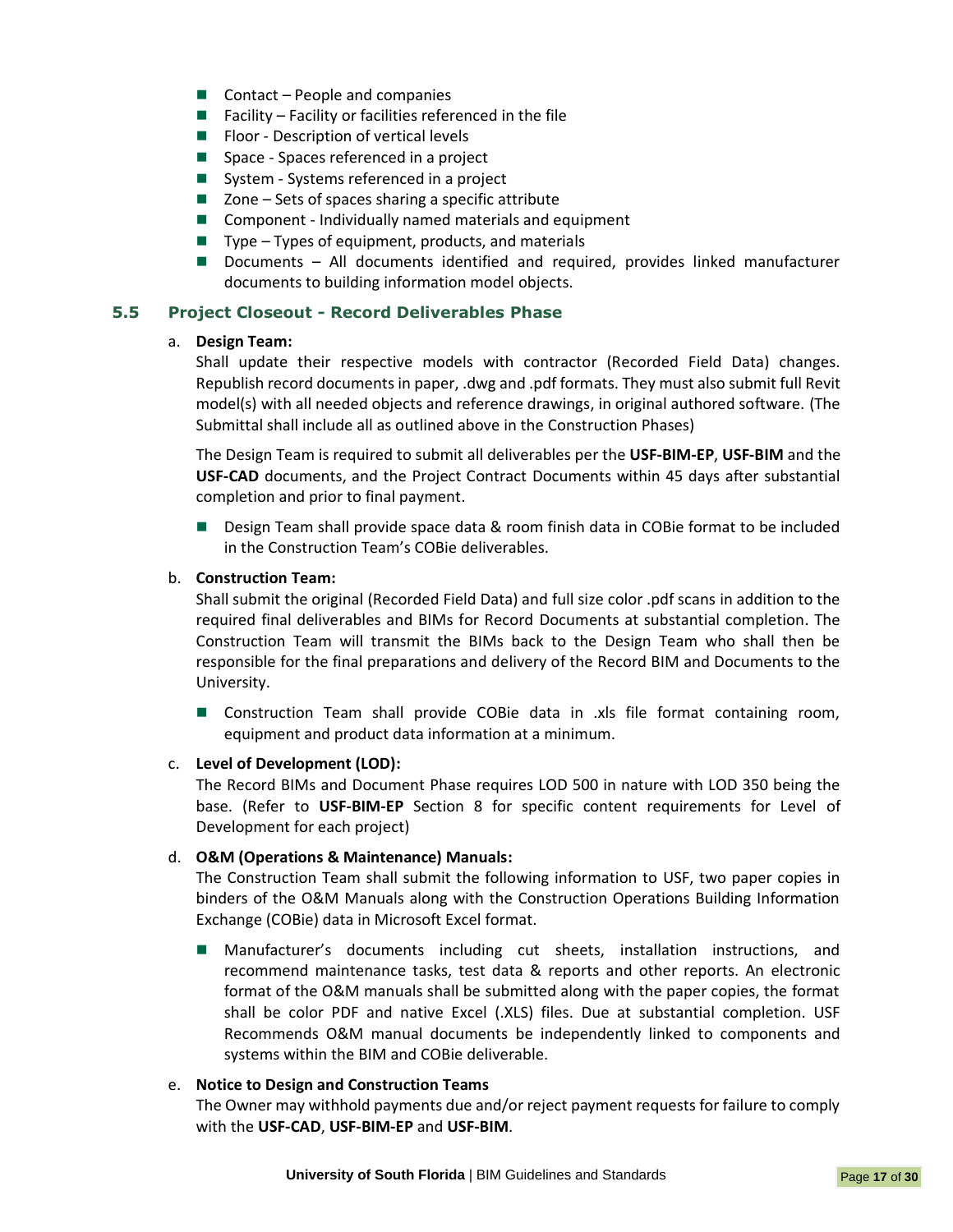#### **SECTION 6: COORDINATION**

# **6.1 General**

The BIMs shall consist of objects and elements that represent the actual dimensions of the building elements and the building equipment that will be installed in the project. Before modeling begins, all BIM Managers as defined in the **USF-BIM-EP** will work with the Design Team to develop the model and model view extraction structure for all the construction document files to assure coordination between disciplines. This structure shall be provided to USF so that the models can be re-constructed at a later date for re-extraction. BIM coordination requires the following model structure and features:

- The Design Teams BIM Manager shall establish the floor elevation protocol so that the Technical Discipline/Trade BIM's are modeled at the correct elevation.
- Clearance Reservations: All models shall include separate 3D representations of required clearances for all mechanical equipment for repair, maintenance, and replacement, light fixture access, overhead cable tray access, etc. These clearance/access models should be in a separate layer(s) for each trade clearly labeled as such.
- The granularity of elements in the BIM shall correspond with the proposed sequence of the installation at the site (e.g. not one wall element for the entire floor).
- All 3D model files submitted for clash detection shall be "clean;" all extraneous 2D references and or 3D elements must be stripped from the BIM.
- When emailing notification of file uploads or for any other email correspondence pertaining to the project, all email subject line headings must be prefaced with the acronym for the Project Name.

#### **6.2 Subcontractor Coordination**

Prior to installation, the General Contractor shall hold trade coordination meetings with subcontractors. The coordinated BIM will be used to review and optimize scheduling and field installation. Subcontractors will be expected to have individuals attend who can actively engage in the subcontractor coordination process and make schedule commitments.

#### **6.3 Digital Fabrication**

USF encourages a collaborative process so that the deep knowledge and associated efficiencies of the fabricator are embedded into the Construction BIMs. The following construction trades are suggested (At a minimum) and shall provide 3D fabrication models with parametric model objects:

- Structural Steel
- Mechanical System Duct
- MEP subcontractors (incorporate vendor models if available)
- Curtain Wall
- Building Envelope Systems (rain screens, pre-cast panels, glazing systems)
- Casework and furniture systems
- Any additional fabrication models generated by subcontractor.

#### **6.4 Suggested Coordination Process**

The process outlined below describes requirements and provides some guidance for a suggested coordination process.

a. The Contractors BIM Manager shall develop a BIM folder structure in coordination with the Design Teams BIM Manager to be utilized in the designated project server or portal for access by the entire project team for uploading project data and the 3D models produced by the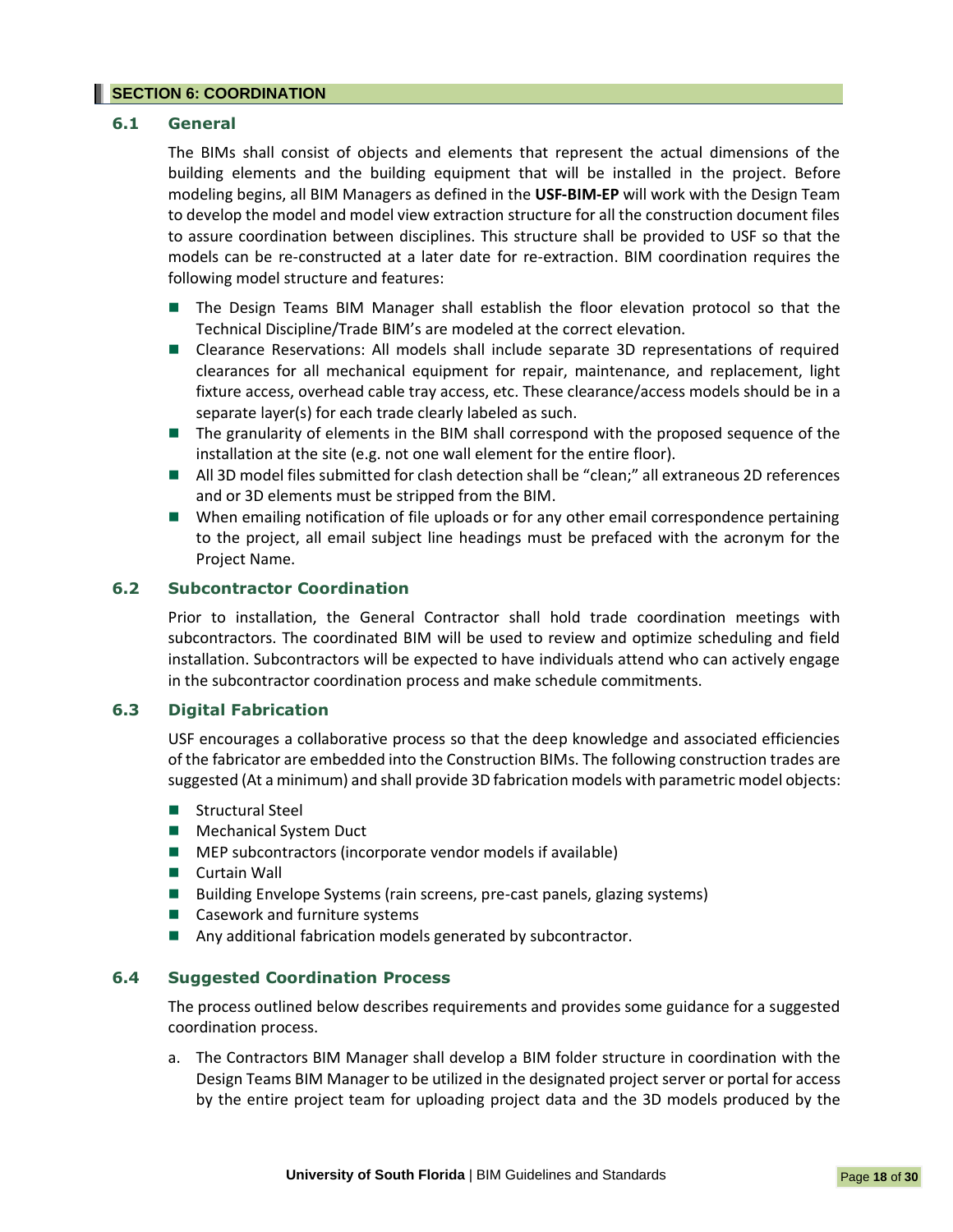Design/Construction and Sub-contracting Teams. These BIMs will be accessible to authorized team members for individual coordination purposes on a trade by trade basis.

- b. The Design Team BIM Manager shall be responsible for integrating all of the 3D models into a single consolidated Navisworks NWF and NWD per floor, running clash detection and creating viewpoints of identified issues.
- c. The MEP and fabrication detailers are required to submit models that are clash free from any structural components that are included in the structural model provided, to the best of their ability.
- d. One integrated BIM per floor or zone shall be published in a Navisworks NWD file format and shall include numbered and labeled view sets of clashes and/or other design/ constructability issues that the General Contractor uncovers during this process. The individual team members will be responsible for reviewing the saved views one by one prior to the next coordination meeting. To this end, all team members must have at their disposal one copy of Navisworks Manage.
- e. Software to allow automatic notification when any project files are uploaded should be utilized. All email communications on this project shall preface the subject line with the acronym for this project name.
- f. The General Contractor shall create a 3D grid for incorporation into the Navisworks file. A minimum of one copy of the 3D grid should be placed at each floor level and should be named according to the level that it is placed. This will provide the viewer with a quick point of reference when navigating through the BIM.
- g. All 3D detailers and associated foremen shall be required to attend regularly scheduled interactive coordination sessions facilitated by the Design Team BIM Manager. Designers should be available upon request and should expect to attend a number of these sessions as well. During these sessions, the coordination team shall review the consolidated BIM and the saved viewpoints on a floor by floor basis and find solutions to identified issues. (Attendance via webcast is an option)
- h. The Construction Team must provide a BIM coordination room in a mutually agreed upon location for regularly scheduled 3D coordination meetings. The "BIM Room" must be equipped with the following minimum equipment and software specifications:
	- 64 bit operating system on a desktop or laptop
	- Navisworks Manage
	- Document viewing software
	- Projection system that allows for dual display
- i. The Construction Team must be vigilant about engaging the design team on a regular basis to review, assess and provide feedback on any design related issues as they arise.
- j. Shear wall and slab penetration location information must be provided to the Structural Engineer as soon as a set location for said penetrations has been determined as a result of the 3D coordination effort.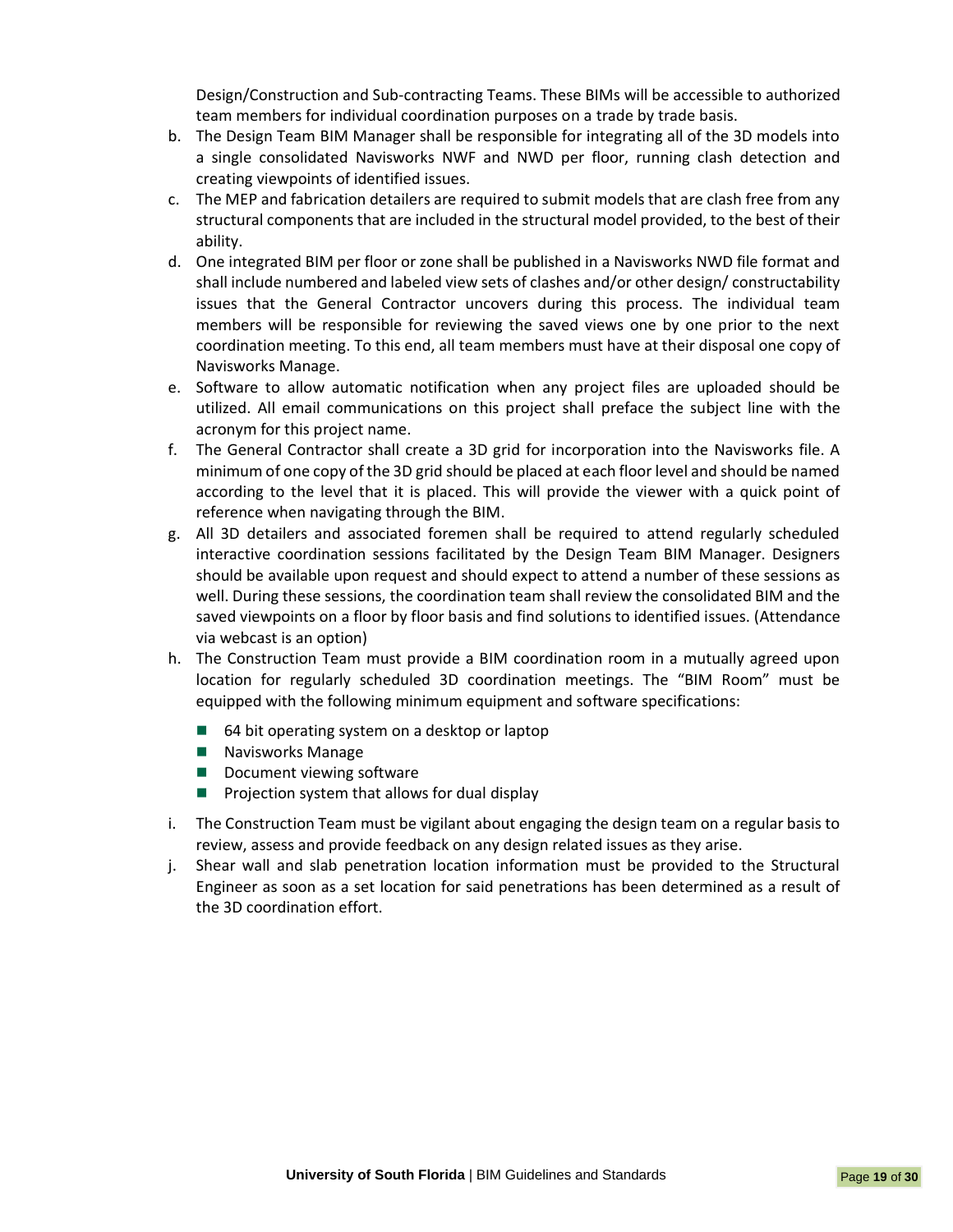#### **SECTION 7: CLASH DETECTION**

# **7.1 General**

- a. Upon receipt of USF's written notification of acceptance of the Contract Documents Phase (100% Construction Documents), the Consultant shall submit an electronic copy of the required Coordination/Clash Detection Report ("Navisworks") to USF with the final submission of the Contract Documents for construction.
- b. All conflicts and interferences shall be identified within the BIM and/or BIMs, which would adversely affect the work described within the Construction Documents, shall be rectified prior to the final submission of the 100% Construction Documents to USF for review and acceptance.
	- At a minimum, the Design Team shall use automated conflict checking software ("Navisworks") to identify coordination issues within and between the BIMs that would adversely affect the execution of the work required by the Contract Documents (Drawings) during and at the conclusion of 100% Construction Documents.
	- The Design Team shall, at a minimum, use the "Interference Check Tool" within "Revit" on a routine basis during and at the conclusion of each Design Phase and or Sub-Phase, and as per their approved "Quality Control Program."
- c. It is the Design and Construction Team's responsibility to conduct and manage an adequate and thorough clash detection process so that all major interferences between building components are detected and resolved before construction begins. It shall be the goal of the Design and Construction Teams to reduce the number of changes during construction due to major building interferences to zero.
- d. The Design and Construction Team's BIM Managers shall assemble a composite BIM from all of the BIMs from each design discipline for the purpose of performing a visual check of the building design for spatial and system coordination. Vertical shafts should also be reviewed to ensure that adequate space has been allocated for all of the vertical mechanical systems and that all of the shafts line up floor to floor. Prior to each scheduled coordination meeting, an updated clash report will be issued by the Construction Team BIM Manager to the technical discipline consultants.
- e. On a multistory project, the BIMs may need to be split on a level by level basis for coordination. If a floor is particularly large, it may also need to be split by zones to reduce file size. Typically, 3D clash detection/coordination continues on a single floor until building systems are fully coordinated, and then continues on the next floor up.
- f. Coordination software shall be used for assembling the various design BIMs to electronically identify, collectively coordinate resolutions, and track and publish interference reports between all disciplines. The technical disciplines shall be responsible for updating their BIMs to reflect the coordinated resolution.
- g. The Project Team shall review the model and the clash reports in coordination meetings on a regular as-needed basis throughout the design phases until all spatial and system coordination issues have been resolved.
- h. During the construction phase, the accuracy of fabrication BIMs shall be verified. Prior to each fabrication submittal for approval, fabrication contractors shall submit their BIMs to the Construction Team BIM Manager for integration and clash detection/coordination and resolution.
- i. Internal clash resolution, design consultants and subcontractors who are responsible for multiple scopes of work are expected to coordinate the clashes between those scopes prior to providing those BIMs to the appropriate Design/Construction BIM Manager for spatial and system coordination.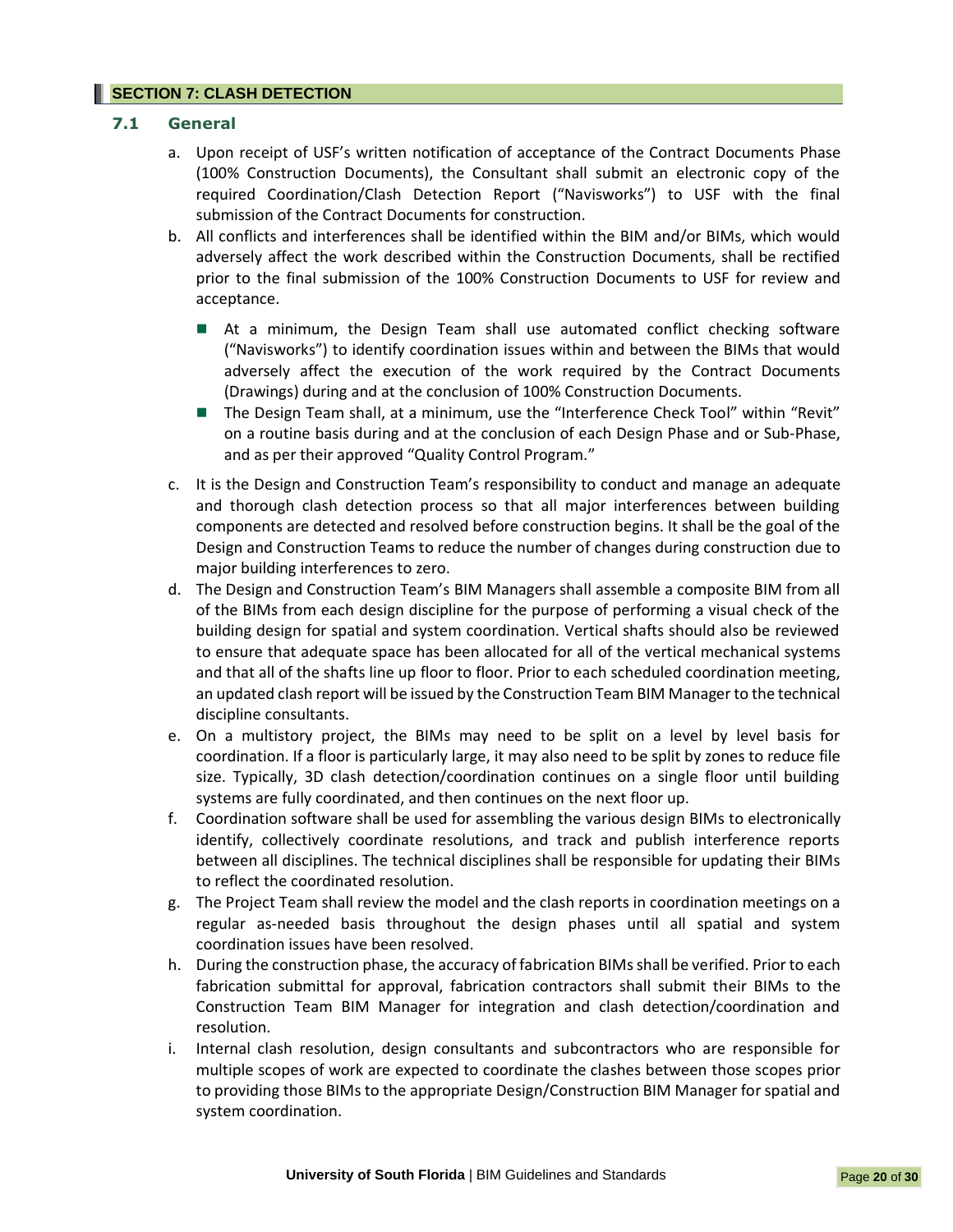j. Spatial coordination verification: Verification and tracking of resolved conflicts of all trade coordination issues which could result in change orders or field conflicts shall be provided to USF during project milestone dates, and should be fully resolved before bidding or construction.

### **7.2 Trade Colors for Clash Detection**

- Architecture: White
- Structural Steel: Maroon
- Concrete: Gray
- HVAC Duct: Blue
- HVAC Pipe: Lime Green
- Electrical: Cyan
- Plumbing: Magenta
- Fire Protection: Red
- Pneumatic Tube: Dark Green
- HVAC Equipment: Gold
- Communication Conduit: Light Blue
- Equipment (Medical): Light Green
- Medical Gas: Light Green
- Security Systems: Orange
- Fire Alarm: Fuchsia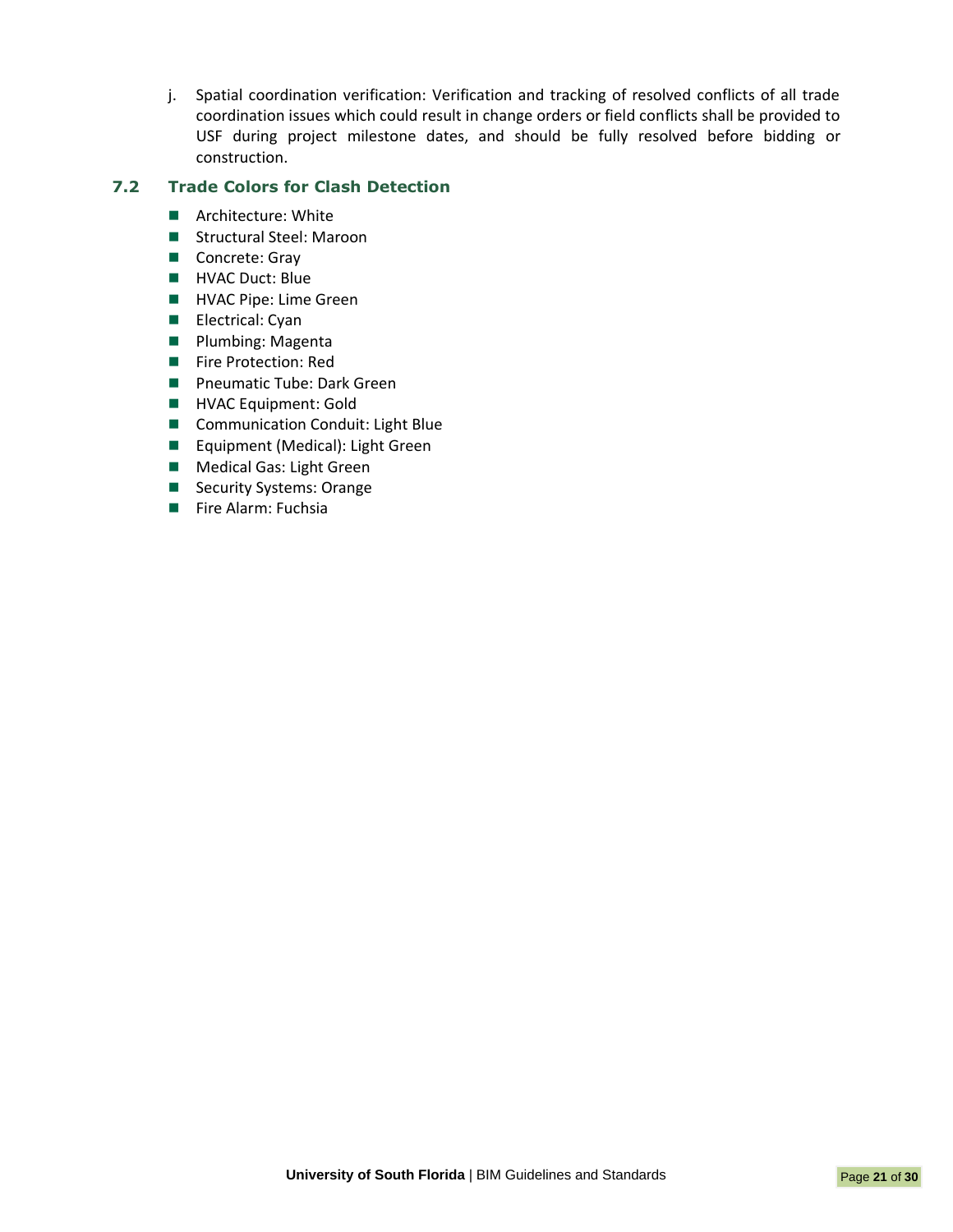#### **SECTION 8: SPECIFICATIONS**

This section specifies BIM requirements for the intention of producing a highly efficient project BIM for facilities management. It describes which components should be modeled for each building system and the object properties that should be included in the project BIM.

### **8.1 Types of Model Elements**

Model elements shall be derived from the following sources:

#### a. **Manufacturer's Model Elements**

Elements created by and acquired from manufacturers often have more information than is prudent to keep in the BIM; the appropriate level of detail should be retained for the design element. However, embedded performance data shall remain for analysis and specification purposes.

#### b. **Custom Created Model Elements**

Custom model elements that are created must utilize the appropriate BIM authoring tool to create custom elements. Custom model components need to be assigned as a part and part of a family or group. Information pertaining to the custom model elementsshall be embedded for future information for the purpose of extraction. Custom model elements should not include reference to manufacturer name or data.

#### **8.2 BIM Equipment Objects**

Each BIM equipment object shall contain geometric data and a set of attributes. Equipment attribute data shall have the ability to be extracted from the project BIM and loaded into a facility management database application. These attributes are also required to be submitted in the COBie Microsoft Excel .xls file format. (Verify the COBie version identified in the **USF-BIM-EP**)

| <b>Required BIM Equipment Model Element Attribute Data</b> |                                                                                                                                                                                                                                                                                                                                                                                                                                                                |  |
|------------------------------------------------------------|----------------------------------------------------------------------------------------------------------------------------------------------------------------------------------------------------------------------------------------------------------------------------------------------------------------------------------------------------------------------------------------------------------------------------------------------------------------|--|
| Data                                                       | <b>Description</b>                                                                                                                                                                                                                                                                                                                                                                                                                                             |  |
| <b>Building Prefix</b>                                     | 3 Alpha character USF building Prefix (Provided by USF project manager)                                                                                                                                                                                                                                                                                                                                                                                        |  |
| <b>Building Number</b>                                     | 4 Digit USF building number (Provided by USF project manager)<br>Specific building number where the asset is located<br>EXAMPLE: 0323 = indicates building 323<br>(The building number must be expressed in four digits)                                                                                                                                                                                                                                       |  |
| Asset Tag                                                  | 1-5 Alpha character (5 Character max.) equipment acronym<br>(See the USF-BIM-EA supplementary document)                                                                                                                                                                                                                                                                                                                                                        |  |
| Asset Room<br>Number/Location<br>Code *                    | 1-2 Alpha character prefix, 4 digit room number and an optional 1 character<br>alpha suffix (7 Character maximum). If a 2 character prefix is needed, approval<br>must be given by USF prior to use. (See USF-CAD room number standards)<br>EXAMPLE: C0001A indicates a corridor with room number 1A<br>EXAMPLE: U0000 indicates a generator that is located outside the building<br>(The numeric portion of the room number must be expressed in four digits) |  |
| <b>Asset Sequential</b><br>Number                          | 1-5 Digit sequential item number (Input consecutively as created in BIM)                                                                                                                                                                                                                                                                                                                                                                                       |  |
| System Tag                                                 | 1-5 Alpha character equipment acronym of the connected asset<br>(Used when equipment asset is part of a system)                                                                                                                                                                                                                                                                                                                                                |  |
| <b>System Sequential</b><br>Number                         | 1-5 Digit sequential item number of the connected asset<br>(Used when equipment asset is part of a system)                                                                                                                                                                                                                                                                                                                                                     |  |
| <b>Asset Description</b>                                   | Describes the asset defined in the Asset tag field<br>EXAMPLE: Air Handling Unit For the Asset Tag: AHU                                                                                                                                                                                                                                                                                                                                                        |  |
| Category                                                   | Name of division asset belongs to (Used for reporting purposes)<br>HVAC, PLUM, ELEC or ARCH                                                                                                                                                                                                                                                                                                                                                                    |  |
| Status Code                                                | Indicates if the item is in service (Active) or out of server<br>$N = Not$ in service (The default will be "A")<br>$A = Active$                                                                                                                                                                                                                                                                                                                                |  |
| <b>Globally Unique</b><br>Identifier (GUID)                | Auto generated unique identifier created by the BIM<br>(Revit created obiect number)                                                                                                                                                                                                                                                                                                                                                                           |  |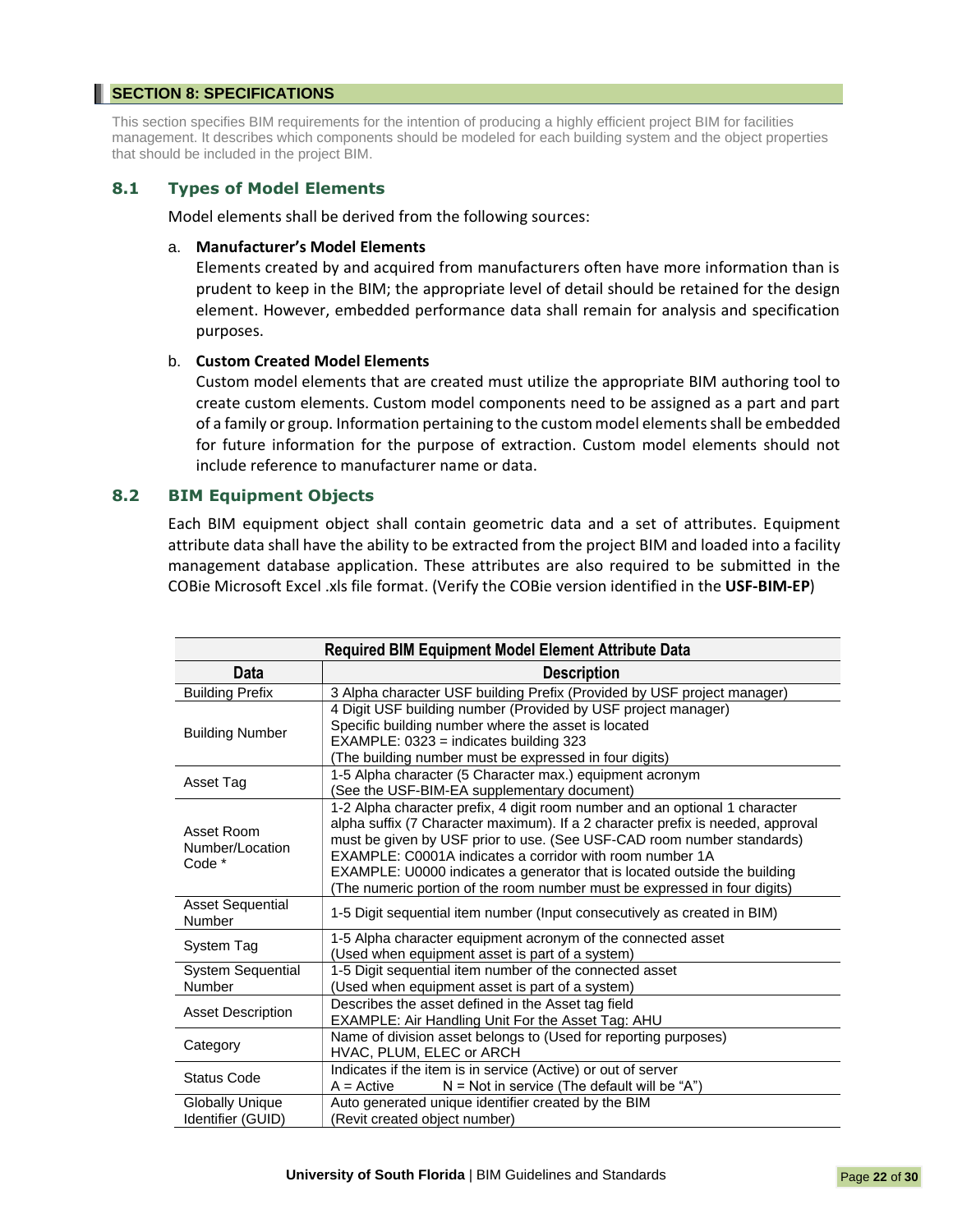| Manufacturer Name                     | The name of the manufacturer of the asset                               |
|---------------------------------------|-------------------------------------------------------------------------|
| Model Number                          | Model number provided by the manufacturer                               |
| Serial Number                         | Serial number provided by the manufacture                               |
| <b>Installation Date</b>              | Date when equipment was installed (Use the date format (month-day-year) |
| <b>Warranty Period</b>                | Manufacturer's warranty period in years or months                       |
|                                       | EXAMPLE: 3 Months or 1 year                                             |
| * (See USF Location Code Table below) |                                                                         |

*NOTE: A full list of USF required BIM Equipment Asset Tags is included in the "USF BIM Equipment Asset Tags (USF-BIM-EA)". The location of this document can be found in the "USF Referenced Documents and Abbreviations" located at the end of this document.*

# **8.3 Equipment Label**

Equipment labels are composed of Model Element Attribute Data above, and are used to define a single asset and the system the asset is connected to. The label should include a QR Code/Bar Code and be placed/affixed to each asset in a visible location.

The following format shall be used: "**BBBB\_RRRRRRR\_AAAAA\_ NNNNN\_SSSSS\_IIIII"** (Format shown includes the maximum number of characters allowed and shall match the BIM Equipment Model Element Attribute Data limitations. Underscore shall be used as separators between the data elements)

**BBBB** = Building Number **RRRRRRR =** Asset Room Number/Location Code **AAAAA** = Asset Tag **NNNNN** = Asset Sequential Number **SSSSS** = System Tag **IIIII** = System Sequential Number



# **8.4 USF Location Code Table**

Location codes are used to track attests not located within a room.

| <b>USF Location Codes</b> |                            |                                                      |  |
|---------------------------|----------------------------|------------------------------------------------------|--|
| Code                      | Location                   | <b>Description</b>                                   |  |
| A                         | <b>Asset Building Cost</b> | <b>Building value</b>                                |  |
|                           | <b>Bleachers</b>           | <b>Exterior stadium seating</b>                      |  |
|                           | Corridor                   | Interior corridor                                    |  |
|                           | Dock                       | Boat dock etc.                                       |  |
|                           | Elevator                   | <b>Building elevator</b>                             |  |
|                           | Field                      | Recreation/band field etc.                           |  |
| G                         | In Ground                  | Below ground, Manhole or vault's etc. (below ground) |  |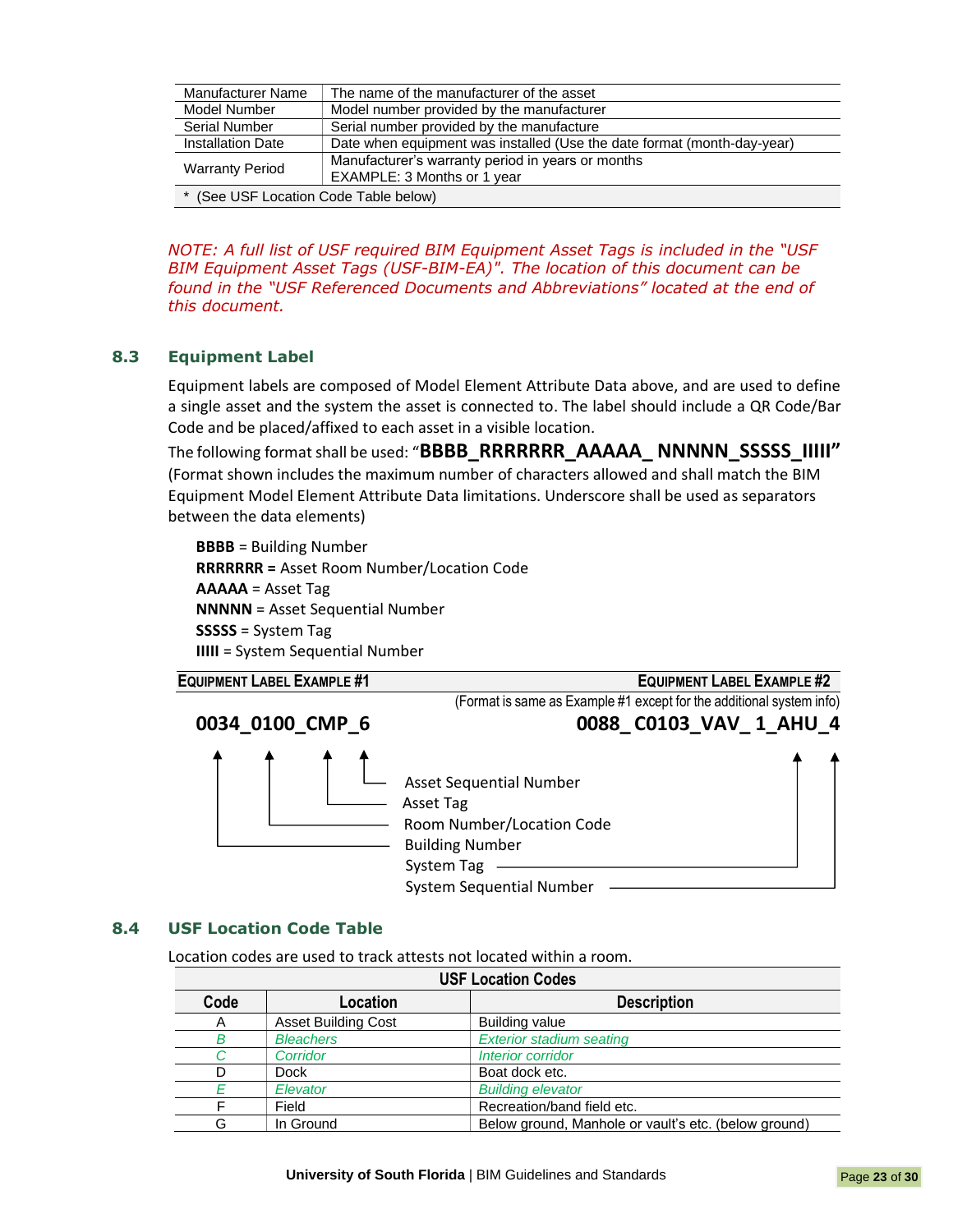| м                                                      | <b>Mechanical Rooms/ Chases</b> | Interior building mechanical rooms and chases                    |  |
|--------------------------------------------------------|---------------------------------|------------------------------------------------------------------|--|
|                                                        | Partition                       | Landscape partition wall (Cubicles)                              |  |
| R                                                      | Roof                            | On the roof of a building                                        |  |
|                                                        | <b>Stairs</b>                   | Interior or exterior stairs of a building                        |  |
|                                                        | Trail                           | Exercise or jogging trail                                        |  |
|                                                        | Outside                         | Outside of building and above ground                             |  |
| W                                                      | In Water                        | Within a body of water                                           |  |
| X                                                      | <b>External Circulation</b>     | Roofed walkways or covered areas etc.<br>(Non-conditioned space) |  |
|                                                        | <b>Entry Features / Signage</b> | Main Entrances and campus wide improvements                      |  |
| (Currently Not Used)<br>H, I , J, K, L, N, O, Q, V & Y |                                 |                                                                  |  |

(Items shown in *Italic* are for reference only, these codes are used in room numbers)

Location codes use the same format as a room number, the code is used as an alpha character prefix before the 4 digits of a room number. Use 4 0's in the place of the numeric portion of the room number.

#### **EQUIPMENT LABEL EXAMPLE SHOWING USE OF LOCATION CODE**

# **0088\_ R0000\_EXHF\_1 \_CFH\_4**

This would be the label for an Exhaust Fan with Asset Sequential Number 1 that is located on the roof of the CPR building that is part of a Chemical Fume Hood with System Sequential Number 4.

# **8.5 Model Element Specifications**

Parametric links shall be maintained within the BIMs to enable automatic generation of all plans, sections, elevations, custom details and schedules as well as 3D views.. All information needed to describe the "Detailed Design" shall be graphically or alphanumerically included in and derived from the BIMs only, except for the specifications. This section includes, at a minimum, model elements required, although it is not an exhaustive list and the Design Team is expected to add appropriate elements that will help meet all BIM requirements and expectations.

#### **Architectural Model**

#### a. **Architectural Systems**

*Model the following architectural elements to a level that defines the design intent and accurately represents the design solution.*

a1. **Architectural Site plan:** (Also see Civil Engineering section below)

Paving, grades, sidewalks, curbs, gutters, site amenities and other elements typically included on enlarged scale site drawings in vicinity of building.

# a2. **New interior and exterior walls including:**

- Doors, windows, openings,
- **■** Veneers, insulation and other vertical elements thicker than  $\frac{1}{2}$ " (May be part of a composite element or assembly)
- Interior and exterior soffits, overhangs, sun control elements
- Parapets, screening elements
- Architectural precast

#### a3. **Floor, ceiling and roof systems including:**

- Appropriate structural items listed below if not provided by the structural engineer and integrated into the architectural model for coordination and document generation.
- **■** Insulation, ceiling systems, floor tiles and other horizontal elements  $\frac{y}{z}$  or thicker (May be part of a composite element or assembly)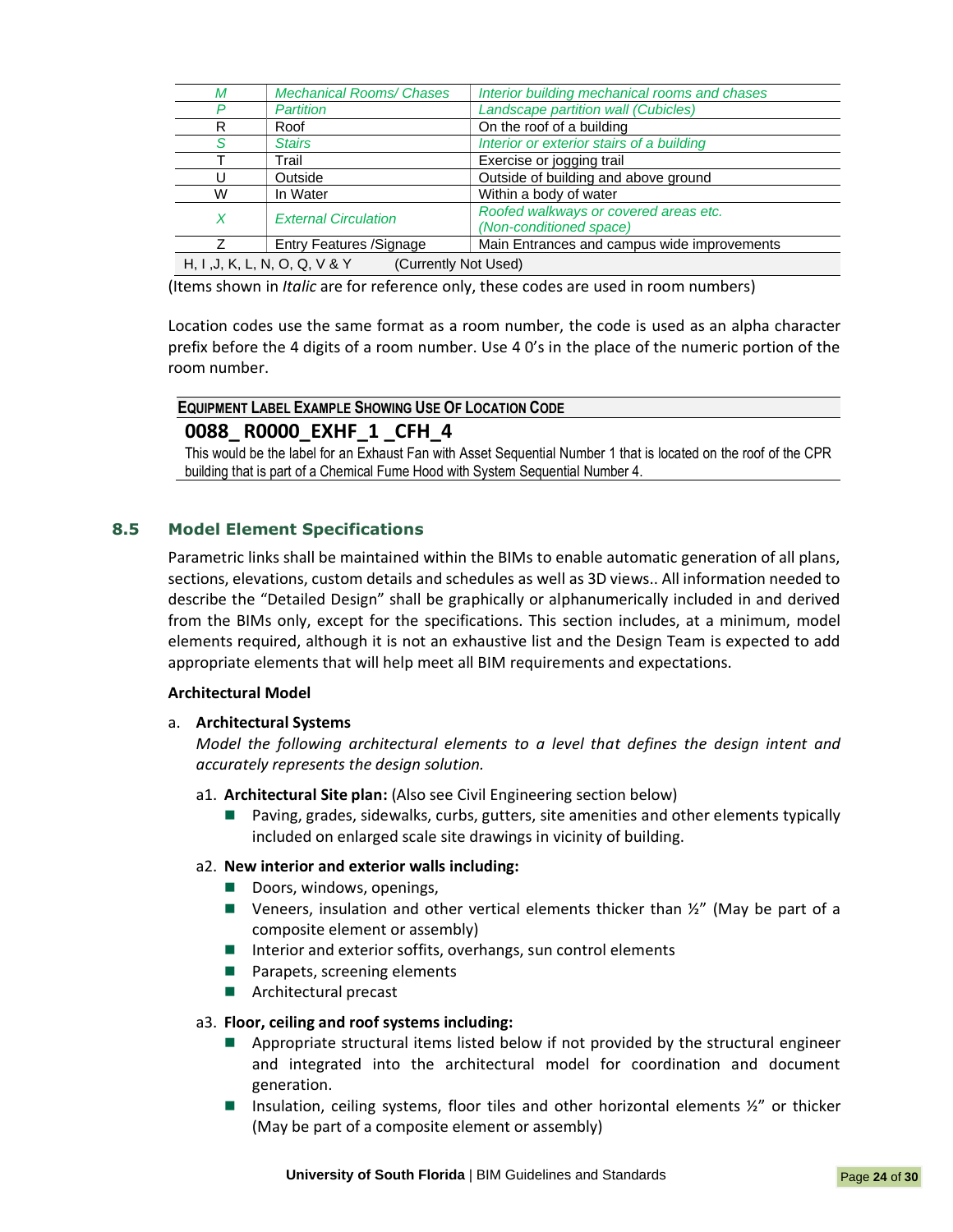- Roof, floor and ceiling slopes, if needed, shall be modeled
- a4. **Elevators, stairs, ramps including railing systems**
- a5. **Casework, shelving, fireplaces and other interior architectural elements**
- a6. **Furnishings, fixtures and equipment if not provided by others and integrated into the architectural model for coordination and document generation.**
	- Furniture (Permanently affixed)
	- Specialty equipment (Food service, medical, etc.)
	- Model mechanical, electrical and plumbing items that require architectural space (Toilets/sinks/etc.), require color/finish selection (Louvers, diffusers, etc.) or affect 3D visualization (Lighting fixtures) unless provided by engineers.
- a7. **Clearance zones for handicap access, door swings, service space requirements, gauge reading, and other operational clearance must be modeled as part of all equipment and checked for conflicts with other elements.**

#### a8. **These items may be modeled at A/E option:**

- Exterior and interior wall trim
- Sheet metal or other thin elements
- Hardware
- Finishes unless stated above

#### **Structural Model**

#### b. **Structural Engineering**

*Model the following structural elements*:

#### b1. **Foundations such as:**

- Spread Foundations
- Caisson Foundations
- Pile Foundations
- Mat Foundations
- Load-bearing Wall Foundations

#### b2. **Framing such as:**

- Steel Columns (With correct shape and size)
- Steel Floor C-Joists
- Open Web Joists (Include webs for visual purposes, but need not be accurate)
- Joist Girders (Model webs for visual purposes, but need not be accurate)
- Steel Beams (with correct shape and size)
- Precast Concrete Elements (Hollow Core Plank may be modeled as a slab)
- Cast-In-Place Concrete Elements (Chamfers and embeds may or may not be modeled)
- Floors including overall extents and openings (Cast-In-Place, Precast, Wood)
- Model overall thickness of wood floor systems (framing members need not be modeled)
- Wood Posts/Column
- TJI Joists
- Wood Trusses (include webs for visual purposes, but need not be accurate)
- Solid Wood or Laminated Beams

#### b3. **Wall Types including openings:**

■ Load Bearing Walls (Masonry, Concrete, Cold-Formed Steel, Wood). Model overall thickness of Cold-Formed Steel and Wood Stud walls (Individual members may be modeled at A/E option)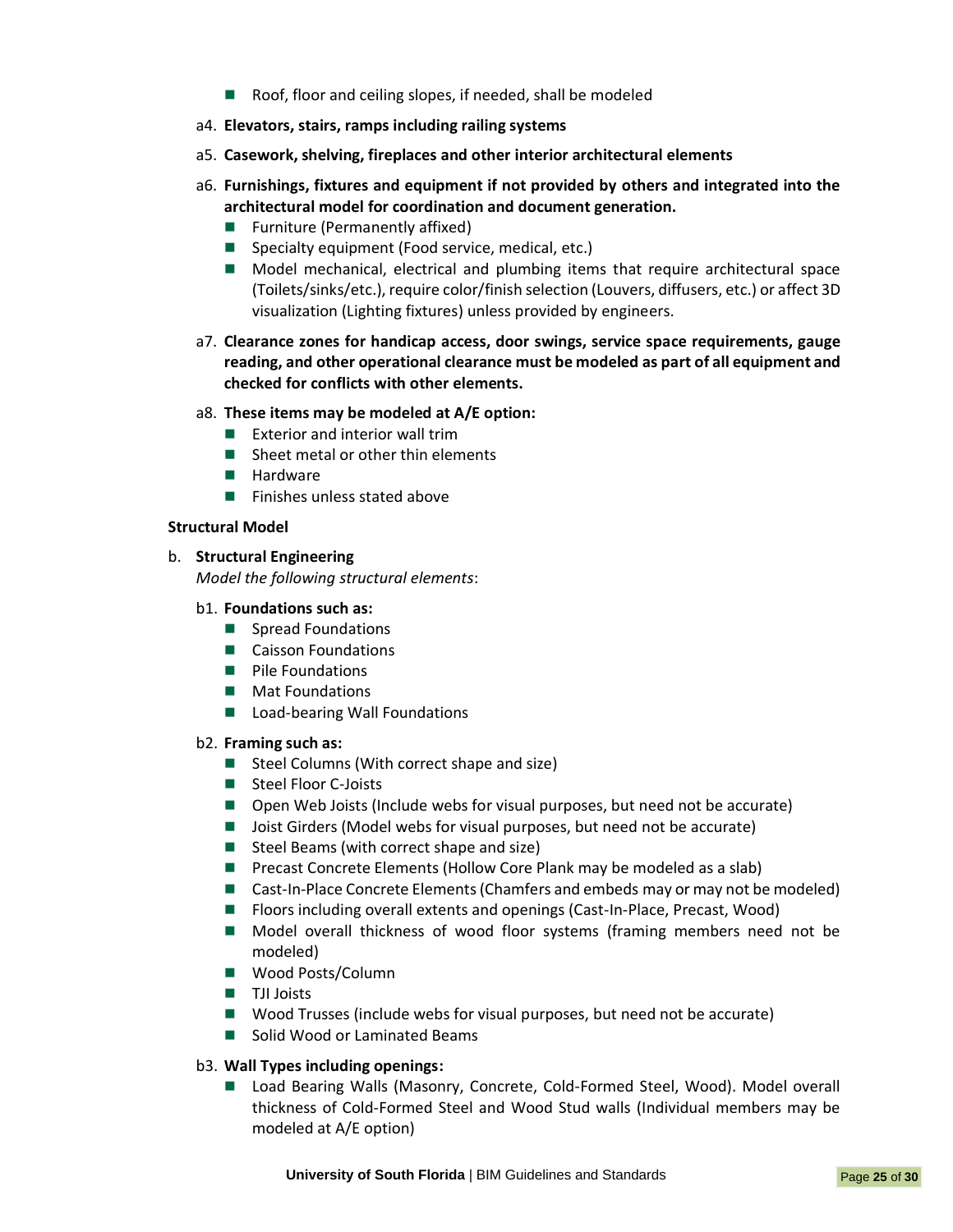■ Structural Foundation Walls including brick ledges

# b4. **These items may be modeled at A/E option:**

- Steel reinforcing in concrete
- Embeds in concrete
- Connection steel (Gusset plates, bolts, clip angles, etc.)
- Miscellaneous Steel, Angles for openings, deck bearing, etc. channels for mechanical units lintels (Unless considered a major member)

#### b5. **Miscellaneous Wood:**

- King studs
- Headers (Unless considered a major member)

#### **MEP Model**

#### c. **HVAC Systems:**

*Model the following HVAC elements:*

#### c1. **Equipment:**

- Fans, VAV's, compressors, etc.
- c2. **Distribution:**
	- Supply, return, exhaust, relief and outside air ductwork modeled to outside face dimension or duct insulation (Whichever is greater)
	- Duct Joints
	- Diffusers, grilles, louvers, hoods, radiant panels, perimeter units, wall units
- c3. **Pipes sized at and over 2" OD, include any insulation in model**
- c4. **Clearance zones for access, door swings, service space requirements, gauge reading, and other operational clearance must be modeled as part of the HVAC equipment and checked for conflicts with other elements.**
- c5. **Exclusions:**
	- Pipe Fittings and connections

#### d. **Electrical Systems:**

*Model the following electrical elements*

#### d1. **Power:**

- Interior and exterior transformers and other equipment
- Main and distribution panels and switchgear including access clearances
- Feeders and conduit over 2"OD
- Outlets, switches, junction boxes
- d2. **Lighting:**
	- Permanently mounted lighting fixtures (Moveable, plug-in fixtures need not be modeled as part of the electrical package)
- d3. **Clearance zones for access, door swings, service space requirements, gauge reading, valve clearances and other operational clearance must be modeled as part of the electrical equipment for collision checking.**

#### e. **Plumbing and Fire Protection:**

*Model the following plumbing and fire protection elements*

- e1. **Waste and Vent:**
	- Piping sized at and over 2" OD, include any insulation in model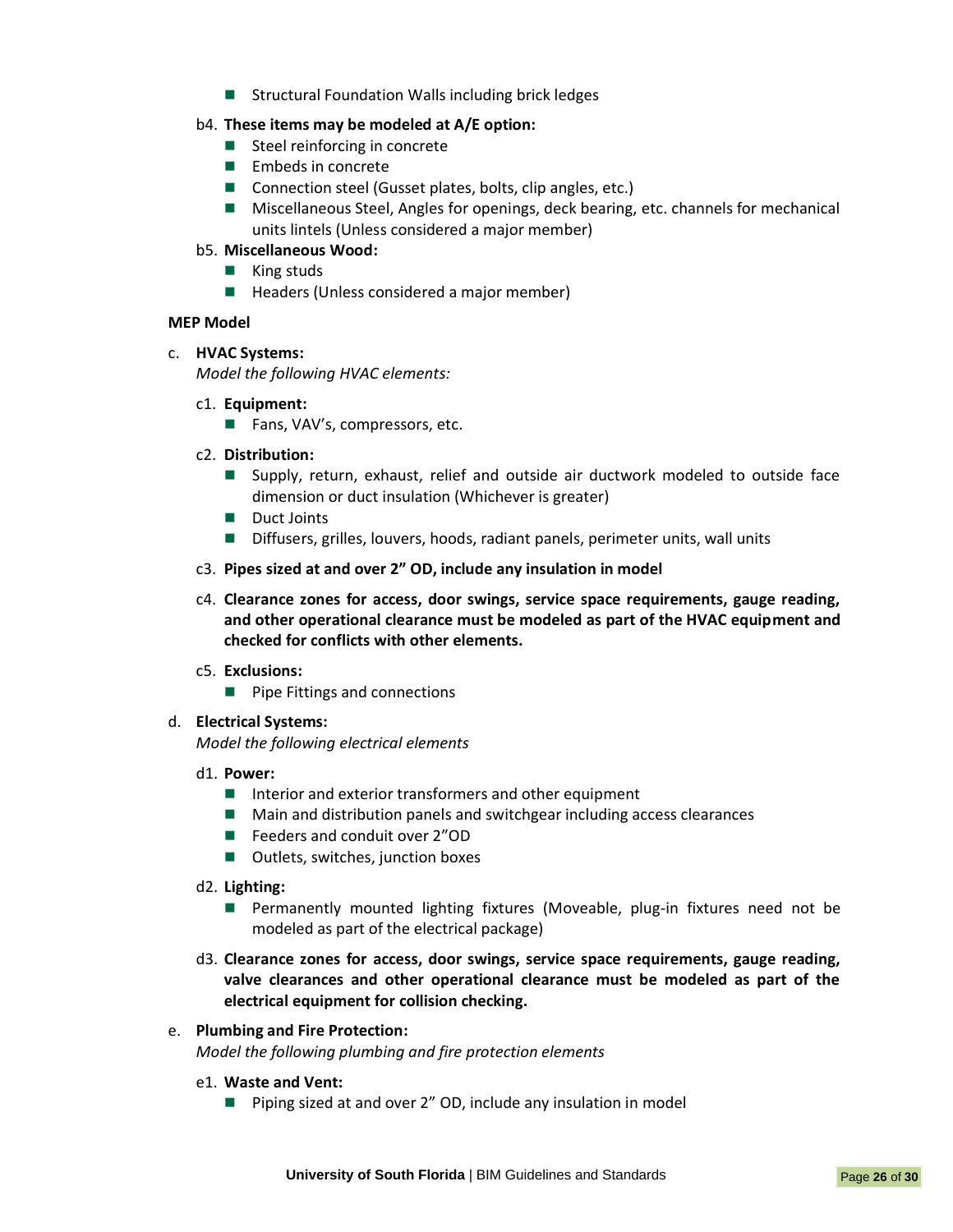Roof and floor drains, leaders, sumps, grease interceptors, tanks, water treatments and other major items.

#### e2. **Supply:**

■ Piping sized at and over 2" OD, include any insulation in model

#### e3. **Fixtures: sinks, toilet fixtures, water tanks, floor sinks**

- e4. **Fire protections:**
	- Sprinkler lines over 2" OD
	- Sprinkler heads,
	- Stand pipes, wall hydrants, fire department connections, risers, including valve clearances
- e5. **Clearance zones for access, service space requirements, gauge reading, valve clearances and other operational clearance must be modeled as part of the plumbing**

#### **Civil Model**

#### f. **Civil Engineering:**

*Model the following civil engineering elements at a minimum*

f1. **Topography:**

3D terrain of all site work as designed, including retaining walls. This model should include the site and surrounding areas that contribute to the site's drainage system or otherwise impact on the site. In most cases, this shall require that adjacent roadways be modeled.

#### f2. **Landscaping Elements:**

Planting areas, such as raised planting beds and berms, parking islands, pools/ponds/other water features, terraces and other items not included elsewhere in the model.

#### f3. **Utilities and Fixtures:**

Model all structures pump stations, fueling systems, manholes and other major items that impact the overall project understanding or which may become project design constraints. All items must be geo-referenced such that all elements can be viewed as an overlay in the building information model.

- Power
- Lighting (Poles, structures, etc.)
- Data
- Communications
- Water Service (Potable water, fire protection, hydrants, etc.)
- Stormwater System
- Sanitary/Waste Water System
- Gas
- Mechanical Systems (Hot and chill water)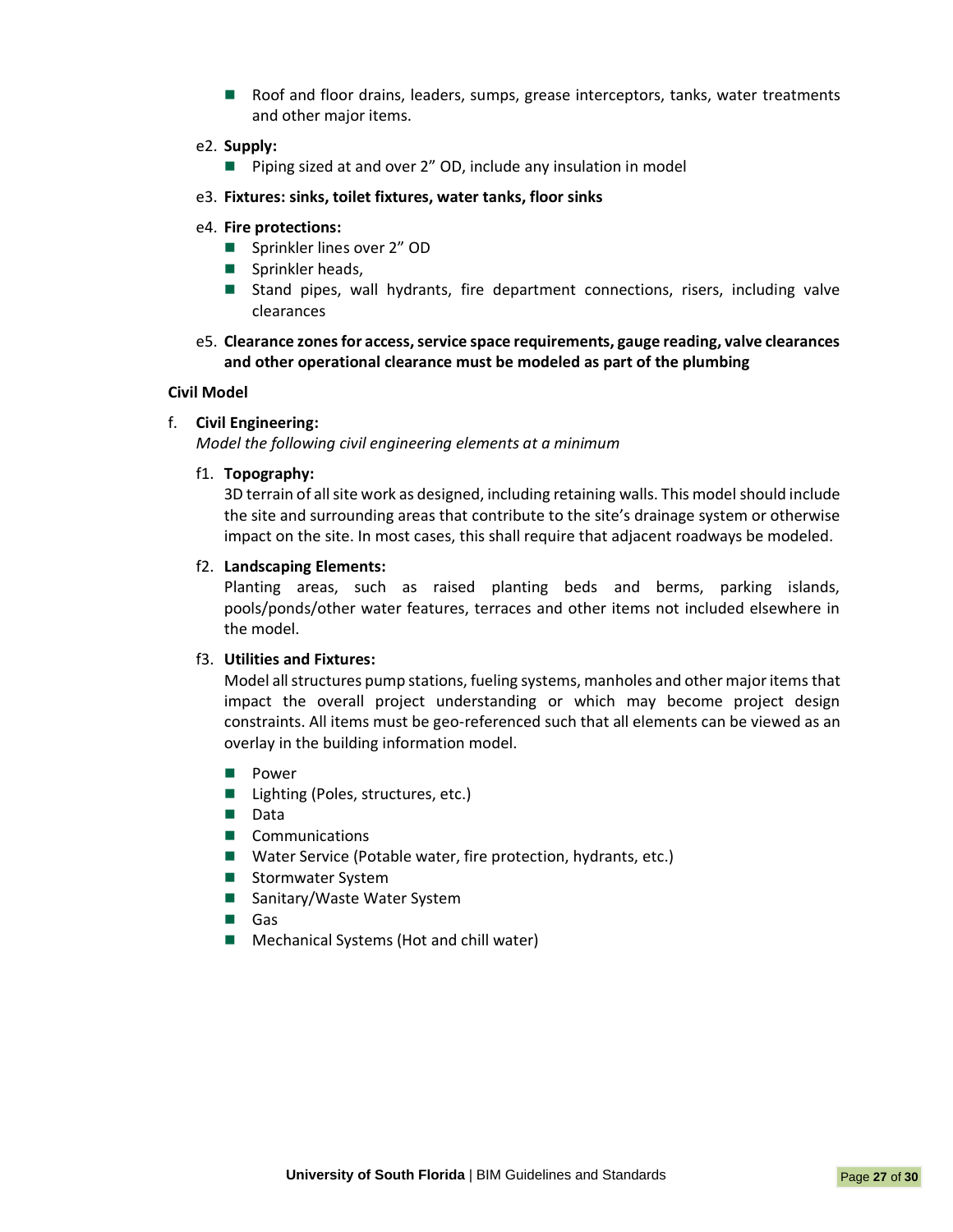# **GLOSSARY**

| <b>TERM</b>                                        | <b>DEFINITION</b>                                                                                                                                                                                                                                                                                                                                                                                                                                                                                                                                  |
|----------------------------------------------------|----------------------------------------------------------------------------------------------------------------------------------------------------------------------------------------------------------------------------------------------------------------------------------------------------------------------------------------------------------------------------------------------------------------------------------------------------------------------------------------------------------------------------------------------------|
| 3D/4D/5D                                           | Descriptions of BIM implementation with increasing 'richness' of associated information.                                                                                                                                                                                                                                                                                                                                                                                                                                                           |
| A/E                                                | Architect and/or Engineer -- Collective acronym for professions working in the creation/maintenance of<br>the built environment.                                                                                                                                                                                                                                                                                                                                                                                                                   |
| <b>ASF</b>                                         | Assignable Square Feet (Assignable Areas) -- The sum of all areas on all floors of a building assigned<br>to, or available for assignment to, an occupant or specific use. (Includes: classrooms, labs, offices, study<br>facilities, special use, general use, support, health care, residential, and unclassified - that are used to<br>accomplish the institution's mission) Note: ASF calculations do not include wall thickness or space that is<br>open to below. Also referred to as Net Assignable Square Feet (Net Assignable Area) NASF. |
| <b>ASI</b>                                         | Architect's Supplemental Instruction -- The process used to resolve minor issues in the construction<br>documents so long as they do not affect contract time or money.                                                                                                                                                                                                                                                                                                                                                                            |
| <b>BOD</b>                                         | Basis of Design -- The design parameters and subsequent design systems and materials incorporated<br>into the project model(s). The BOD is owner provided functional requirements for the facility with<br>expectations of use and operation. It may include project and design goals, budgets, limitations, schedules,<br>owner directives and supporting information.                                                                                                                                                                            |
| <b>BEP</b>                                         | BIM Execution Plan -- Written plan to integrate the BIM tasks and information with all stakeholders and<br>processes.                                                                                                                                                                                                                                                                                                                                                                                                                              |
| <b>BIMs</b>                                        | Building Information Model(s) - Product -- An object-based digital representation of the physical and<br>functional characteristics of a facility. The Building Information Model or Models serves as a shared<br>knowledge resource for information about a facility, forming a reliable basis for decisions during its lifecycle<br>from inception onward.                                                                                                                                                                                       |
| <b>BIM</b>                                         | Building Information Modelling - Process -- A collection of defined model uses, workflows, and<br>modeling methods used to achieve specific, repeatable, and reliable information results from the model.<br>Modeling methods affect the quality of the information generated from the model.                                                                                                                                                                                                                                                      |
| <b>BMP</b>                                         | Best Management Practice -- Is a method or technique that has consistently shown results superior to<br>those achieved with other means, and that is used as a benchmark. In addition, a "best" practice can<br>evolve to become better as improvements are discovered.                                                                                                                                                                                                                                                                            |
| <b>BIM</b><br><b>Authoring</b><br>Tools / Software | The software or tool used to create the models. (Design applications such as Autodesk Revit)                                                                                                                                                                                                                                                                                                                                                                                                                                                       |
| <b>CAD</b>                                         | Computer Aided Design -- (Also known as 2D Drawings) A geometric/symbol based computer drawing<br>system that replicated hand drawing techniques. The production of CAD documents are to be completely<br>derived from the BIM model(s).                                                                                                                                                                                                                                                                                                           |
| <b>CAFM</b>                                        | Computer-Aided Facilities Management -- Includes the creation and utilization of Information<br>Technology (IT)-based systems in the built environment. A typical CAFM system is defined as a<br>combination of Computer-Aided Design (CAD) and/or relational database software with specific abilities<br>for Facilities Management.                                                                                                                                                                                                              |
| <b>Clash detection</b>                             | Process of identifying conflicts and issues using 3D collaboration and coordination software tools.                                                                                                                                                                                                                                                                                                                                                                                                                                                |
| <b>CMMS</b>                                        | Computerized Maintenance Management Systems -- A software package that maintains a computer<br>database of information about an organization's maintenance operations, enabling the facility manager to<br>track the status of maintenance work on their assets and the associated costs and manpower related to<br>that work.                                                                                                                                                                                                                     |
| <b>COBie</b>                                       | Construction Operations Building Information Exchange -- Information exchange standard/protocol<br>for BIM projects - generally spreadsheet based progressively developed through construction process<br>passed to building operator. The model and facility data for the commission, operations, and maintenance<br>of the project expected from BIM for facility handover in formats suitable for integration into current and<br>future CAFM systems.                                                                                          |
| Construction<br>Team                               | A group of professionals working together for a common goal in utilizing techniques and industry involved<br>in the assembly and erection of structures.                                                                                                                                                                                                                                                                                                                                                                                           |
| Contracting<br><b>Entity</b>                       | Is the party or company who enters into a binding agreement with the owner as the primary responsible<br>entity that is awarded the contract.                                                                                                                                                                                                                                                                                                                                                                                                      |
| <b>Design Team</b>                                 | A group of design professionals, working together for a common goal or purpose. It is made up of different<br>individuals with different skills or talents. It may consist of architects, engineers, artists etc.                                                                                                                                                                                                                                                                                                                                  |
| Design/<br>Construction<br>Team                    | The term use when both the Design Team and Construction Team is referenced. (See Design Team,<br>Construction Team)                                                                                                                                                                                                                                                                                                                                                                                                                                |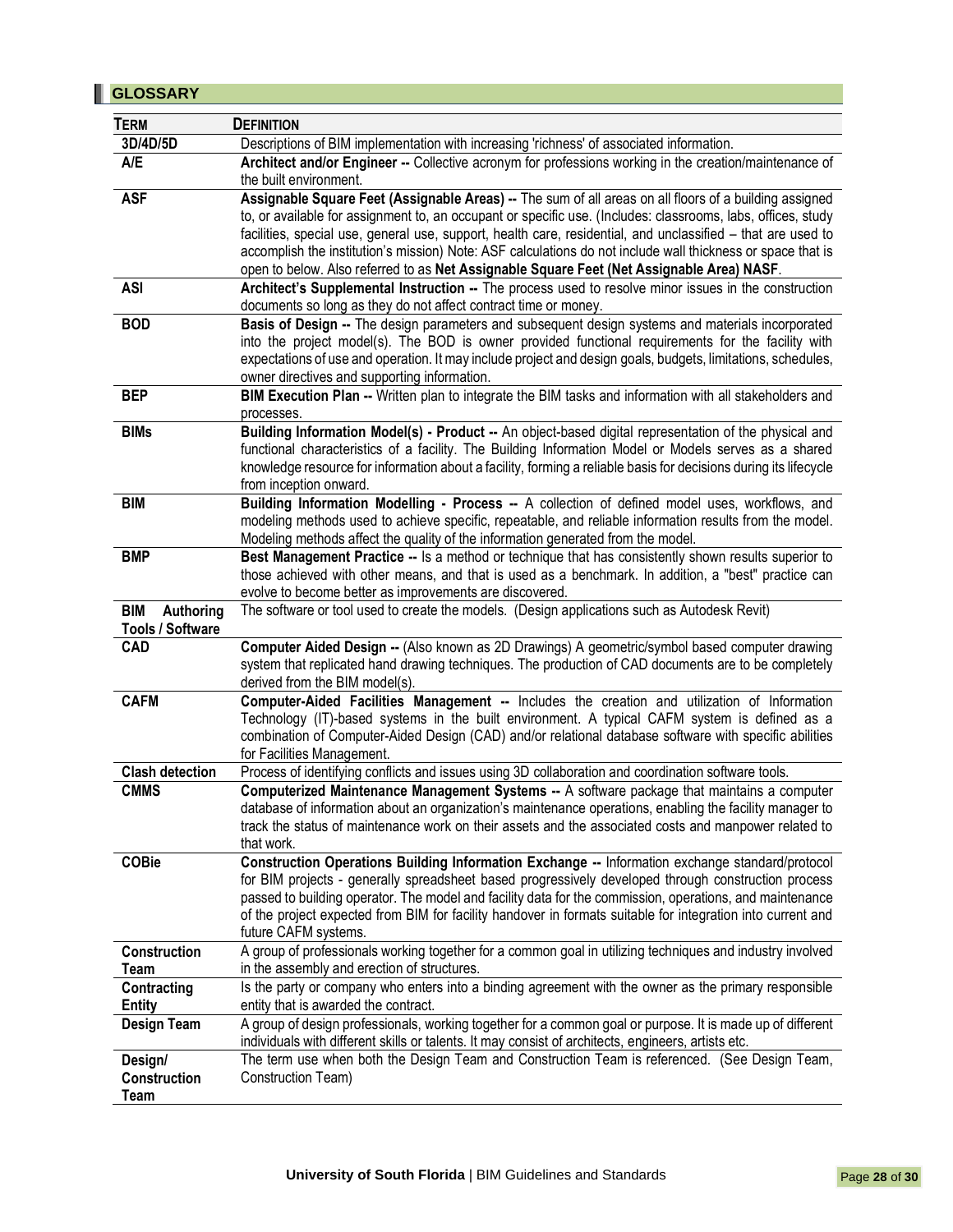| TERM               | <b>DEFINITION</b>                                                                                                                                                                                                    |
|--------------------|----------------------------------------------------------------------------------------------------------------------------------------------------------------------------------------------------------------------|
| <b>Fabrication</b> | The act or process of manufacturing, to make, build, or construct in reference to building systems or                                                                                                                |
|                    | components. Usually means off site fabrication done within a controlled environment resulting in improved                                                                                                            |
|                    | accuracy and efficiencies.                                                                                                                                                                                           |
| <b>FM</b>          | Facilities Management -- The University department that manages building design and construction.                                                                                                                    |
|                    | Each USF System's institution has a Facilities Department. FM Tampa provides oversight for the entire<br>USF System.                                                                                                 |
| Geo-reference      | To associate something with locations in physical space. The term is commonly used in geographic                                                                                                                     |
|                    | information systems to describe the process of association to spatial locations. Establishes control points,                                                                                                         |
|                    | coordinate system and other projection parameters.                                                                                                                                                                   |
| <b>GSF</b>         | Gross Area Square Feet -- The sum of all areas on all floors of a building included within the outside                                                                                                               |
|                    | faces of its exterior walls. Includes: exterior covered areas, and all vertical penetration areas, for circulation                                                                                                   |
|                    | and shaft areas that connect one floor to another. Note: GSF calculations do not include space that is open                                                                                                          |
|                    | to below.                                                                                                                                                                                                            |
| <b>HVAC</b>        | Heating, ventilation, and air conditioning -- The system used to provide heating and cooling services                                                                                                                |
| Information        | to building<br>Another name or reference to the Building Information Model.                                                                                                                                          |
| model              |                                                                                                                                                                                                                      |
| <b>IPD</b>         | Integrated Project Delivery -- Contractual form relevant to the BIM design and construction process. Not                                                                                                             |
|                    | widely used outside of the USA at present.                                                                                                                                                                           |
| <b>LEED</b>        | Leadership in Energy and Environmental Design -- Is a green building certification program that                                                                                                                      |
|                    | recognizes best-in-class building strategies and practices. To receive LEED certification, building projects                                                                                                         |
|                    | satisfy prerequisites and earn points to achieve different levels of certification.                                                                                                                                  |
| <b>LOD</b>         | Level of development -- Scales applied to provide a common understanding of information requirements                                                                                                                 |
| <b>MEP</b>         | at different stages of a project (A scale developed by the American Institute of Architects).<br>Mechanical, Electrical and Plumbing -- The professional engineers designing the building systems for                |
|                    | Mechanical, Electrical and Plumbing disciplines.                                                                                                                                                                     |
| Model              | General term used to refer to the computer file or files that may contain BIM data.                                                                                                                                  |
| <b>NASF</b>        | Net Assignable Square Feet (Net Assignable Area) -- The sum of all areas on all floors of a building                                                                                                                 |
|                    | assigned to, or available for assignment to, an occupant or specific use. Excluding: public corridors,                                                                                                               |
|                    | elevators, stairwells, and all types of mechanical rooms, public bathrooms, custodial rooms, and shaft                                                                                                               |
|                    | spaces. Note: NASF calculations do not include wall thickness or space that is open to below.                                                                                                                        |
| Non-ASF            | Non Assignable Square Feet -- The sum of all areas on all floors of a building not available for assignment                                                                                                          |
|                    | to an occupant or for a specific use, but necessary for the general operation of a building. (Includes:<br>building services, circulation, and mechanical that are used to support the building's general operation) |
|                    | Note: Non-ASF calculations do not include wall thickness or space that is open to below.                                                                                                                             |
| <b>NSF</b>         | Net Square Feet -- The total square footage of all the rooms/areas on a floor. This includes assignable                                                                                                              |
|                    | and non-assignable rooms. Note: NSF calculations do not include wall thickness or space that is open to                                                                                                              |
|                    | below. Also referred to as Net Usable Area (Net Usable Square Feet) NUSF                                                                                                                                             |
| <b>O&amp;M</b>     | <b>Operations &amp; Maintenance --</b> Encompasses a broad spectrum of services required to assure that the                                                                                                          |
|                    | built environment will perform the functions for which a facility was designed and constructed.                                                                                                                      |
| <b>Parametric</b>  | A digital description of a physical object using parameters. Characteristics of components and the                                                                                                                   |
|                    | interactions between them. It maintains consistent relationships between elements as the model is<br>manipulated.                                                                                                    |
| <b>PFD</b>         | Program for Design -- The development of a comprehensive and purposeful system or plan to achieve a                                                                                                                  |
|                    | specific goal.                                                                                                                                                                                                       |
| <b>RFI</b>         | Request for Information -- The process of requesting additional information, directive or clarification from                                                                                                         |
|                    | the architect or client.                                                                                                                                                                                             |
| <b>USF</b>         | University of South Florida -- Identity or name of project owner.                                                                                                                                                    |